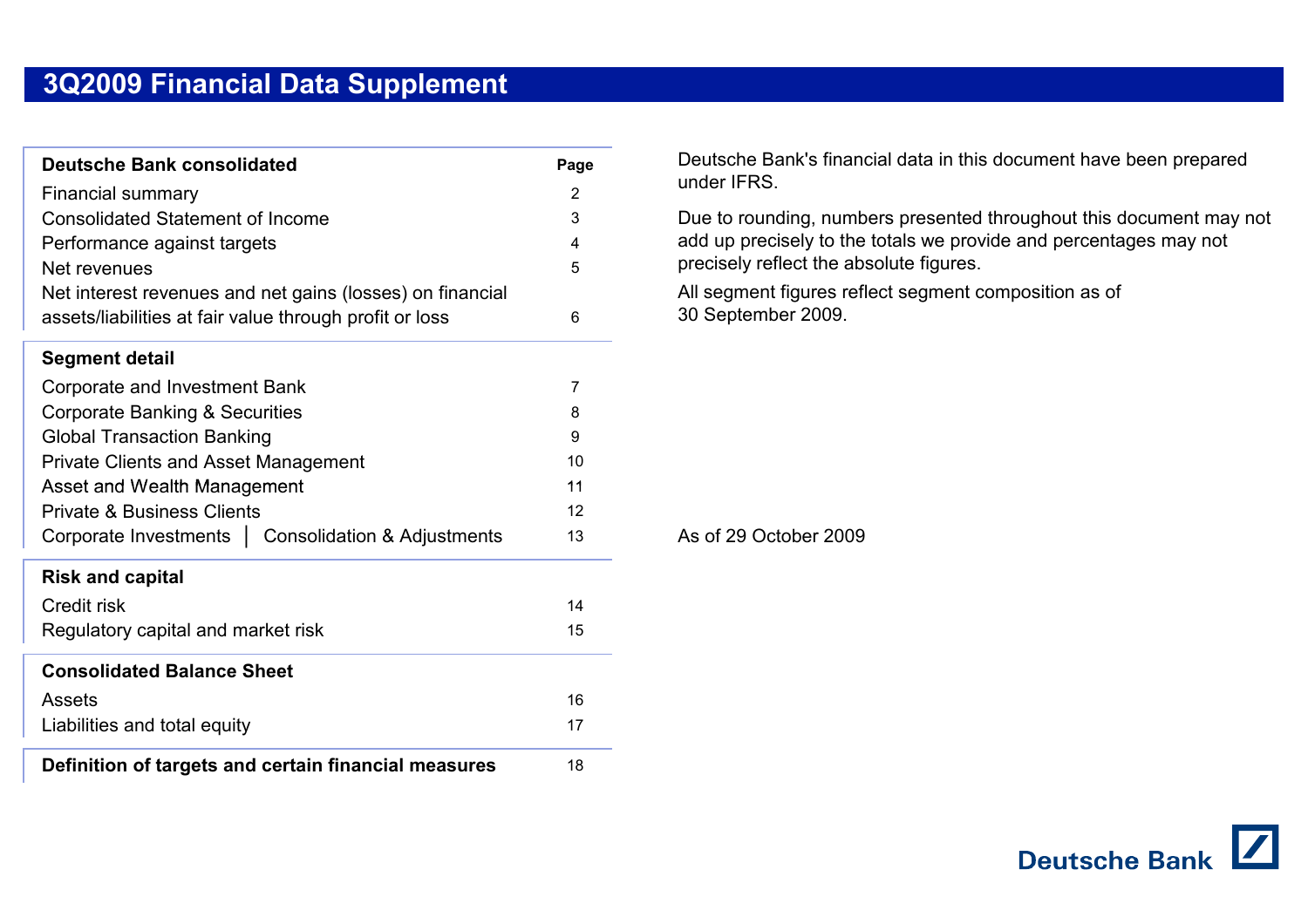|                                                             | <b>FY</b><br>2007 | 1Q<br>2008 | 2Q<br>2008 | 3Q<br>2008 | 4Q<br>2008 | <b>FY</b><br>2008 | 1Q<br>2009 | 2Q<br>2009 | 3Q<br>2009 | <b>3Q2008</b> | 3Q2009 vs. 3Q2009 vs.<br><b>2Q2009</b> | <b>9M</b><br>2008 | <b>9M</b><br>2009 | 9M2009 vs.<br>9M2008 |
|-------------------------------------------------------------|-------------------|------------|------------|------------|------------|-------------------|------------|------------|------------|---------------|----------------------------------------|-------------------|-------------------|----------------------|
| Share price at period end                                   | € 89.40           | € 71.70    | € 54.85    | €49.54     | € 27.83    | € 27.83           | € 30.30    | €43.20     | € 52.45    | 6 %           | 21 %                                   | €49.54            | € 52.45           | 6 %                  |
| Share price high                                            | € 118.51          | € 89.80    | € 79.20    | € 64.85    | € 54.32    | € 89.80           | € 32.92    | €49.62     | € 53.94    | (17)%         | 9 %                                    | € 89.80           | € 53.94           | (40)%                |
| Share price low                                             | € 81.33           | € 64.62    | € 54.32    | €47.48     | € 18.59    | € 18.59           | € 15.38    | € 29.37    | €41.04     | (14)%         | 40 %                                   | €47.48            | € 15.38           | (68)%                |
| Basic earnings per share                                    | € 13.65           | € $(0.27)$ | € 1.33     | € 0.88     | € $(8.71)$ | € $(7.61)$        | € 1.97     | € 1.70     | € 2.18     | 148 %         | 28 %                                   | € 1.95            | € 5.84            | 199 %                |
| Diluted earnings per share <sup>1</sup>                     | € 13.05           | € $(0.27)$ | € 1.27     | € 0.83     | € $(8.71)$ | € $(7.61)$        | € 1.92     | € 1.64     | € 2.10     | 153 %         | 28 %                                   | € 1.85            | € 5.62            | N/M                  |
| Basic shares outstanding (average), in m.                   | 474               | 484        | 487        | 495        | 550        | 504               | 603        | 642        | 635        | 28 %          | (1)%                                   | 489               | 626               | 28 %                 |
| Diluted shares outstanding (average), in m.                 | 496               | 484        | 510        | 525        | 550        | 504               | 617        | 666        | 659        | 26 %          | (1)%                                   | 514               | 651               | 27 %                 |
| Return on average shareholders' equity (post-tax)           | 17.9 %            | $(1.4)\%$  | 7.6%       | 5.1%       | (57.4)%    | $(11.1)\%$        | 14.7%      | 12.8%      | 16.0%      | $10.9$ ppt    | 3.2 ppt                                | 3.6%              | 14.5 %            | 10.9 ppt             |
| Pre-tax return on average shareholders' equity <sup>2</sup> | 24.1%             | (2.7)%     | 7.6%       | 1.3%       | $(74.2)\%$ | $(16.5)\%$        | 22.6%      | 15.6%      | 15.1%      | $13.8$ ppt    | $(0.5)$ ppt                            | 2.0%              | 17.7 %            | 15.7 ppt             |
| Pre-tax return on average active equity <sup>2,3</sup>      | 29.0%             | $(3.1)\%$  | 8.3%       | 1.4 %      | $(74.2)\%$ | (17.7)%           | 21.9%      | 15.3 %     | 14.8%      | 13.4 ppt      | $(0.5)$ ppt                            | 2.2 %             | 17.3 %            | 15.1 ppt             |
| Book value per basic share outstanding <sup>2</sup>         | €79.32            | € 71.69    | € 67.65    | € 67.56    | € 52.59    | € 52.59           | € 52.49    | € 53.44    | € 54.63    | (19)%         | 2%                                     | € 67.56           | € 54.63           | (19)%                |
| Cost/income ratio <sup>2</sup>                              | 69.6%             | 103.0%     | 85.7%      | 92.5%      | N/M        | 134.2 %           | 67.7%      | 70.8%      | 74.3 %     | $(18.2)$ ppt  | $3.5$ ppt                              | 93.3%             | 70.9%             | $(22.4)$ ppt         |
| Compensation ratio <sup>2</sup>                             | 42.6%             | 63.2%      | 49.4%      | 43.8%      | N/M        | 70.5%             | 41.1%      | 39.5%      | 39.2 %     | $(4.6)$ ppt   | $(0.3)$ ppt                            | 52.1%             | 39.9%             | $(12.2)$ ppt         |
| Noncompensation ratio <sup>2</sup>                          | 27.1%             | 39.8%      | 36.3%      | 48.7%      | N/M        | 63.7%             | 26.6%      | 31.3%      | 35.1 %     | $(13.6)$ ppt  | 3.8 ppt                                | 41.2%             | 31.0%             | $(10.2)$ ppt         |
| Total net revenues, in EUR m.                               | 30,836            | 4,643      | 5,425      | 4,403      | (849)      | 13,621            | 7,241      | 7,940      | 7,238      | 64 %          | (9)%                                   | 14,470            | 22,418            | 55 %                 |
| Provision for credit losses, in EUR m.                      | 612               | 114        | 135        | 236        | 591        | 1,076             | 526        | 1,000      | 544        | 131 %         | (46)%                                  | 485               | 2,070             | N/M                  |
| Total noninterest expenses, in EUR m.                       | 21,475            | 4,783      | 4,648      | 4,074      | 4,782      | 18,286            | 4,900      | 5,624      | 5,379      | 32 %          | (4)%                                   | 13,504            | 15,902            | 18 %                 |
| Income (loss) before income taxes, in EUR m.                | 8,749             | (254)      | 642        | 93         | (6, 222)   | (5, 741)          | 1,815      | 1,316      | 1,315      | N/M           | $(0)\%$                                | 481               | 4,446             | N/M                  |
| Net income (loss), in EUR m.                                | 6,510             | (141)      | 645        | 414        | (4, 814)   | (3,896)           | 1,182      | 1,074      | 1,393      | N/M           | 30 %                                   | 918               | 3,649             | N/M                  |
| Total assets <sup>4</sup> , in EUR bn.                      | 1,925             | 2,151      | 1,992      | 2,062      | 2,202      | 2,202             | 2,103      | 1,733      | 1,660      | (20)%         | (4)%                                   | 2,062             | 1,660             | (20)%                |
| Shareholders' equity <sup>4</sup> , in EUR bn.              | 37.9              | 34.9       | 33.0       | 36.0       | 30.7       | 30.7              | 33.7       | 34.3       | 34.6       | (4)%          | 1 %                                    | 36.0              | 34.6              | (4)%                 |
| Tier 1 capital ratio <sup>4,5</sup>                         | 8.6%              | 9.2%       | 9.3%       | 10.3%      | 10.1%      | 10.1%             | 10.2%      | 11.0%      | 11.7 %     | $1.4$ ppt     | $0.7$ ppt                              | 10.3%             | 11.7 %            | $1.4$ ppt            |
| Branches <sup>4,6</sup>                                     | 1,863             | 1,869      | 1,889      | 1,917      | 1,950      | 1,950             | 1,952      | 1,960      | 1,966      | 3%            | $0\%$                                  | 1,917             | 1,966             | 3%                   |
| thereof: in Germany                                         | 976               | 967        | 966        | 964        | 961        | 961               | 964        | 963        | 963        | $(0)\%$       | $0\%$                                  | 964               | 963               | $(0)\%$              |
| Employees (full-time equivalent) <sup>4</sup>               | 78,291            | 78,275     | 80,253     | 81,308     | 80,456     | 80,456            | 80,277     | 78,896     | 78,530     | (3)%          | $(0)\%$                                | 81,308            | 78,530            | (3)%                 |
| thereof: in Germany                                         | 27,779            | 27,904     | 27,933     | 28,069     | 27,942     | 27,942            | 28,054     | 28,056     | 27,943     | $(0)$ %       | $(0)\%$                                | 28,069            | 27,943            | $(0)\%$              |
| Long-term rating: <sup>4</sup>                              |                   |            |            |            |            |                   |            |            |            |               |                                        |                   |                   |                      |
| Moody's Investors Service                                   | Aa1               | Aa1        | Aa1        | Aa1        | Aa1        | Aa1               | Aa1        | Aa1        | Aa1        |               |                                        | Aa1               | Aa1               |                      |
| Standard & Poor's                                           | AA                | AA         | AA         | $AA-$      | $A+$       | $A+$              | $A+$       | $A+$       | $A+$       |               |                                        | $AA-$             | $A+$              |                      |
| <b>Fitch Ratings</b>                                        | $AA-$             | $AA-$      | $AA-$      | $AA-$      | $AA-$      | $AA-$             | $AA-$      | $AA-$      | $AA-$      |               |                                        | $AA-$             | $AA-$             |                      |

1 Including numerator effect of assumed conversions.<br>2 Definitions of ratios are provided on page 18 of this document.<br>3 The reconciliation of average active equity is provided on page 4 of this document.<br>4 At period end.<br>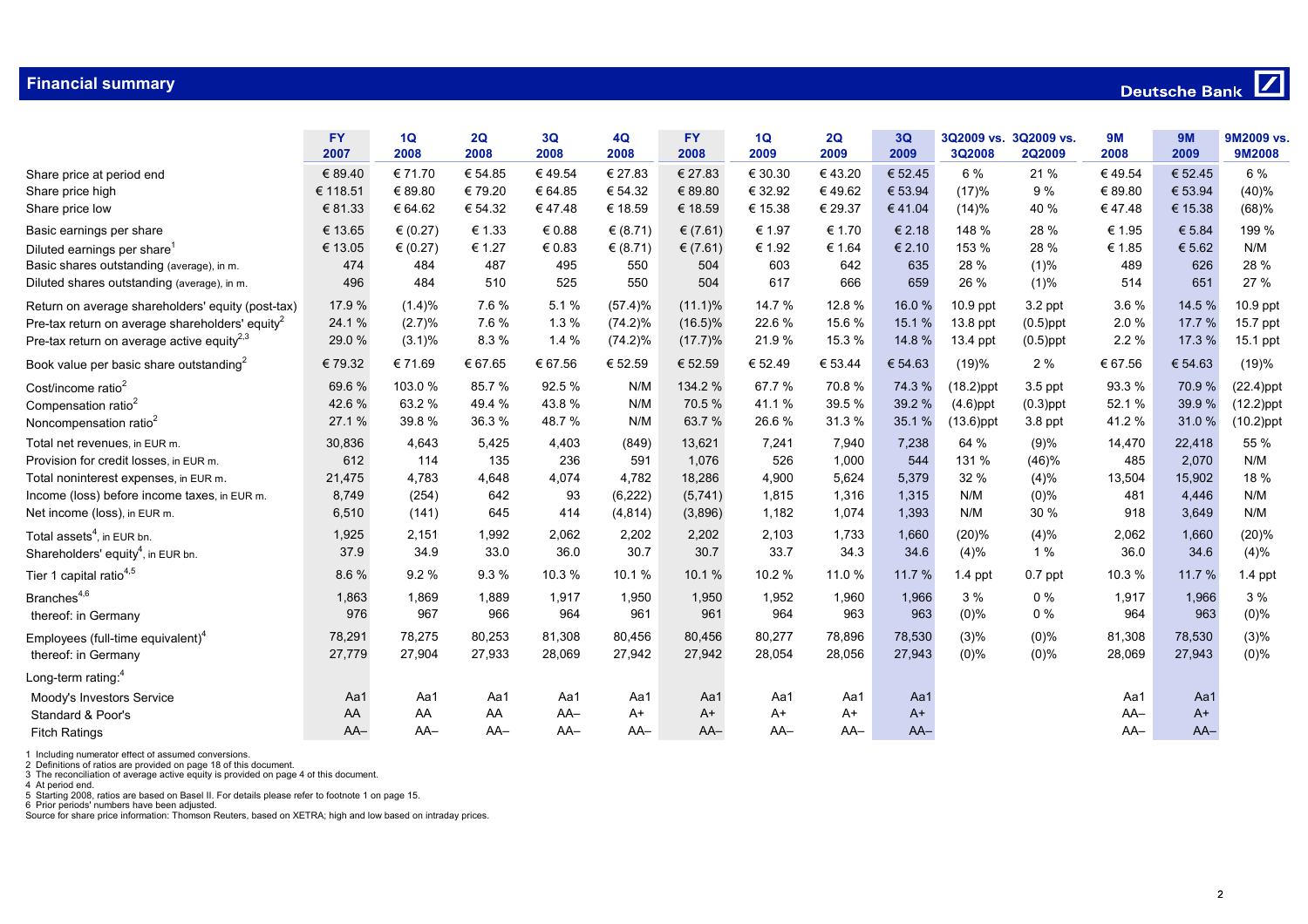| <b>Consolidated Statement of Income</b>                                                    |                   |                 |            |            |            |                   |            |            |                   |         |                                 |                   | <b>Deutsche Bank</b> | $\boldsymbol{Z}$     |
|--------------------------------------------------------------------------------------------|-------------------|-----------------|------------|------------|------------|-------------------|------------|------------|-------------------|---------|---------------------------------|-------------------|----------------------|----------------------|
| $(ln$ EUR $m.$ )                                                                           | <b>FY</b><br>2007 | 1Q<br>2008      | 2Q<br>2008 | 3Q<br>2008 | 4Q<br>2008 | <b>FY</b><br>2008 | 1Q<br>2009 | 2Q<br>2009 | 3Q<br>2009        | 3Q2008  | 3Q2009 vs. 3Q2009 vs.<br>2Q2009 | <b>9M</b><br>2008 | 9M<br>2009           | 9M2009 vs.<br>9M2008 |
| Interest and similar income                                                                | 64,675            | 15,349          | 15,009     | 13,464     | 10,727     | 54,549            | 8,799      | 7,231      | 5,955             | (56)%   | (18)%                           | 43,822            | 21,985               | (50)%                |
| Interest expense                                                                           | 55,826            | 12,673          | 12,058     | 10,402     | 6,963      | 42,096            | 4,956      | 4,467      | 2,822             | (73)%   | (37)%                           | 35,133            | 12,245               | (65)%                |
| Net interest income                                                                        | 8,849             | 2,676           | 2,951      | 3,062      | 3,764      | 12,453            | 3,843      | 2,764      | 3,133             | 2%      | 13%                             | 8,689             | 9,740                | 12%                  |
| Provision for credit losses                                                                | 612               | 114             | 135        | 236        | 591        | 1,076             | 526        | 1,000      | 544               | 131 %   | (46)%                           | 485               | 2,070                | N/M                  |
| Net interest income after provision for credit<br>losses                                   | 8,237             | 2,562           | 2,816      | 2,826      | 3,173      | 11,377            | 3,317      | 1,764      | 2,589             | $(8)\%$ | 47 %                            | 8,204             | 7,670                | (7)%                 |
| Commissions and fee income                                                                 | 12,289            | 2,531           | 2,563      | 2,380      | 2,274      | 9,749             | 2,182      | 2,242      | 2,284             | (4)%    | 2%                              | 7,475             | 6,708                | (10)%                |
| Net gains (losses) on financial assets/liabilities at<br>fair value through profit or loss | 7,175             | (1, 578)        | (475)      | (1, 412)   | (6, 527)   | (9,992)           | 2,264      | 2,611      | 1,666             | N/M     | (36)%                           | (3, 465)          | 6,541                | N/M                  |
| Net gains (losses) on financial assets available for<br>sale                               | 793               | 683             | 61         | 159        | (237)      | 666               | (504)      | 9          | 97                | (39)%   | N/M                             | 903               | (398)                | N/M                  |
| Net income (loss) from equity method investments                                           | 353               | 86              | 65         | 50         | (154)      | 46                | (187)      | 206        | 31                | (38)%   | (85)%                           | 200               | 50                   | (75)%                |
| Other income (loss)                                                                        | 1,377             | 245             | 260        | 164        | 31         | 699               | (357)      | 108        | 27                | (84)%   | (75)%                           | 668               | (223)                | N/M                  |
| <b>Total noninterest income</b>                                                            | 21,987            | 1,967           | 2,474      | 1,341      | (4, 613)   | 1,168             | 3,398      | 5,176      | 4,105             | N/M     | (21)%                           | 5,781             | 12,678               | 119 %                |
| Compensation and benefits                                                                  | 13,122            | 2,934           | 2,679      | 1,928      | 2,065      | 9.606             | 2,976      | 3,140      | 2.840             | 47 %    | (10)%                           | 7,541             | 8.956                | 19 %                 |
| General and administrative expenses                                                        | 8,045             | 1,975           | 1,845      | 2,178      | 2,350      | 8,347             | 1,986      | 2,201      | 2,175             | (0)%    | (1)%                            | 5,998             | 6,361                | 6 %                  |
| Policyholder benefits and claims                                                           | 193               | (126)           | 119        | (40)       | (205)      | (252)             | (62)       | 126        | 364               | N/M     | 189 %                           | (48)              | 428                  | N/M                  |
| Impairment of intangible assets                                                            | 128               |                 | .5         | 8          | 572        | 585               |            | 157        | $\qquad \qquad -$ | N/M     | N/M                             | 13                | 157                  | N/M                  |
| Restructuring activities                                                                   | (13)              | $\qquad \qquad$ |            |            |            |                   |            | —          |                   | N/M     | N/M                             |                   |                      | N/M                  |
| <b>Total noninterest expenses</b>                                                          | 21,475            | 4,783           | 4,648      | 4,074      | 4,782      | 18,286            | 4,900      | 5,624      | 5,379             | 32 %    | (4)%                            | 13,504            | 15,902               | 18 %                 |
| Income (loss) before income taxes                                                          | 8,749             | (254)           | 642        | 93         | (6, 222)   | (5,741)           | 1,815      | 1,316      | 1,315             | N/M     | $(0)$ %                         | 481               | 4,446                | N/M                  |
| Income tax expense (benefit)                                                               | 2,239             | (113)           | (3)        | (321)      | (1,408)    | (1,845)           | 633        | 242        | (78)              | (76)%   | N/M                             | (437)             | 797                  | N/M                  |
| <b>Net income (loss)</b>                                                                   | 6,510             | (141)           | 645        | 414        | (4, 814)   | (3,896)           | 1,182      | 1,074      | 1,393             | N/M     | 30 %                            | 918               | 3,649                | N/M                  |
| Net income (loss) attributable to minority interest                                        | 36                | (10)            | (4)        | (21)       | (27)       | (61)              | (3)        | (18)       | 13                | N/M     | N/M                             | (34)              | (9)                  | (74)%                |
| Net income (loss) attributable to Deutsche Bank<br>shareholders                            | 6,474             | (131)           | 649        | 435        | (4, 787)   | (3,835)           | 1,185      | 1,092      | 1,380             | N/M     | 26 %                            | 952               | 3,658                | N/M                  |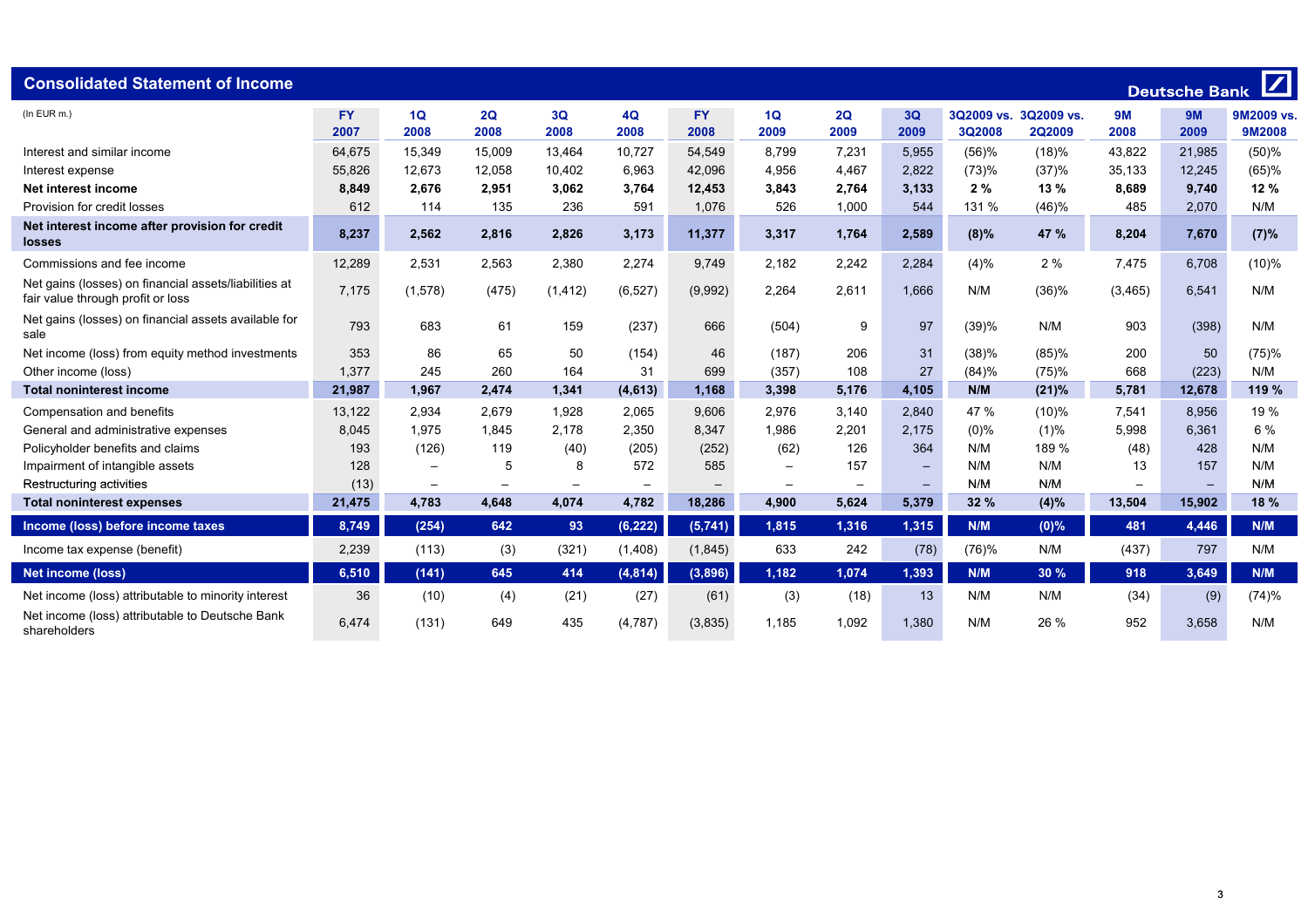| $\sqrt{ }$<br><b>Performance against targets</b><br><b>Deutsche Bank</b>                                              |                    |                                  |                                       |                  |                                |                          |                  |                          |                                          |                        |                            |                      |                         |                             |
|-----------------------------------------------------------------------------------------------------------------------|--------------------|----------------------------------|---------------------------------------|------------------|--------------------------------|--------------------------|------------------|--------------------------|------------------------------------------|------------------------|----------------------------|----------------------|-------------------------|-----------------------------|
| (In EUR m., unless stated otherwise)                                                                                  | <b>FY</b><br>2007  | 1Q<br>2008                       | 2Q<br>2008                            | 3Q<br>2008       | 4Q<br>2008                     | <b>FY</b><br>2008        | 1Q<br>2009       | 2Q<br>2009               | 3Q<br>2009                               | 3Q2009 vs.<br>3Q2008   | 3Q2009 vs.<br>2Q2009       | <b>9M</b><br>2008    | 9M<br>2009              | 9M2009 vs.<br><b>9M2008</b> |
| Pre-tax return on average active equity (target definition)                                                           |                    |                                  |                                       |                  |                                |                          |                  |                          |                                          |                        |                            |                      |                         |                             |
| Income (loss) before income taxes                                                                                     | 8,749              | (254)                            | 642                                   | 93               | (6, 222)                       | (5,741)                  | 1,815            | 1,316                    | 1,315                                    | N/M                    | $(0)\%$                    | 481                  | 4,446                   | N/M                         |
| Less pre-tax minority interest<br>IBIT attributable to Deutsche Bank shareholders<br>Add (deduct):                    | (36)<br>8,713      | 10<br>(244)                      | $\overline{4}$<br>646                 | 21<br>114        | 32<br>(6, 190)                 | 67<br>(5,675)            | 3<br>1,819       | 17<br>1,332              | (16)<br>1,299                            | N/M<br>N/M             | N/M<br>(3)%                | 34<br>515            | $\overline{4}$<br>4,450 | (89)%<br>N/M                |
| Significant gains (net of related expenses)<br>Significant charges                                                    | (955)<br>$74^{2}$  | $(854)^{3}$<br>$\qquad \qquad -$ | $(242)^4$<br>$\overline{\phantom{0}}$ | $(229)^{5}$      | $\qquad \qquad -$<br>$572^{6}$ | (1, 325)<br>572          | $278^{7}$        | $(126)^{8}$<br>$151^{9}$ | $(110)^{10}$<br>$\overline{\phantom{0}}$ | (52)%<br>N/M           | (13)%<br>N/M               | (1, 325)             | (236)<br>429            | (82)%<br>N/M                |
| <b>IBIT attributable to Deutsche Bank shareholders</b><br>(target definition)                                         | 7,832              | (1,098)                          | 404                                   | (116)            | (5,618)                        | (6, 427)                 | 2,096            | 1,357                    | 1,188                                    | N/M                    | (12)%                      | (809)                | 4,642                   | N/M                         |
| Average shareholders' equity                                                                                          | 36,134             | 36,450                           | 34,123                                | 33,965           | 33,373                         | 34,442                   | 32,199           | 34,254                   | 34,508                                   | 2%                     | 1%                         | 35,023               | 33,586                  | (4)%                        |
| Add (deduct):<br>Average unrealized net (gains) losses on financial<br>assets AfS/average FV adjustments on cash flow | (3,841)            | (2, 478)                         | (829)                                 | 65               | 1,055                          | (619)                    | 1,296            | 899                      | 727                                      | N/M                    | (19)%                      | (1, 169)             | 989                     | N/M                         |
| Average dividend accruals                                                                                             | (2,200)            | (2,685)                          | (2,089)                               | (1, 217)         | (1,041)                        | (1,743)                  | (349)            | (272)                    | (194)                                    | (84)%                  | (29)%                      | (1,979)              | (272)                   | (86)%                       |
| Average active equity                                                                                                 | 30.093             | 31,288                           | 31.205                                | 32.813           | 33,387                         | 32.079                   | 33,146           | 34.882                   | 35.041                                   | 7%                     | 0%                         | 31,876               | 34.303                  | 8 %                         |
| Pre-tax return on average equity                                                                                      |                    |                                  |                                       |                  |                                |                          |                  |                          |                                          |                        |                            |                      |                         |                             |
| Pre-tax return on average shareholders' equity<br>Pre-tax return on average active equity                             | 24.1%<br>29.0 %    | (2.7)%<br>$(3.1)\%$              | 7.6%<br>8.3%                          | 1.3%<br>1.4%     | $(74.2)\%$<br>$(74.2)\%$       | $(16.5)\%$<br>(17.7)%    | 22.6%<br>21.9%   | 15.6%<br>15.3 %          | 15.1 %<br>14.8%                          | 13.8 ppt<br>$13.4$ ppt | $(0.5)$ ppt<br>$(0.5)$ ppt | 2.0%<br>2.2%         | 17.7 %<br>17.3 %        | 15.7 ppt<br>15.1 ppt        |
| Pre-tax return on average active equity (target<br>definition)                                                        | 26.0%              | $(14.0)\%$                       | 5.2%                                  | (1.4)%           | $(67.3)\%$                     | $(20.0)\%$               | 25.3%            | 15.6%                    | 13.6 %                                   | 15.0 ppt               | $(2.0)$ ppt                | (3.4)%               | 18.0%                   | 21.4 ppt                    |
| Diluted earnings per share (target definition)                                                                        |                    |                                  |                                       |                  |                                |                          |                  |                          |                                          |                        |                            |                      |                         |                             |
| Net income (loss) attributable to Deutsche Bank<br>shareholders                                                       | 6,474              | (131)                            | 649                                   | 435              | (4, 787)                       | (3,835)                  | 1,185            | 1,092                    | 1,380                                    | N/M                    | 26 %                       | 952                  | 3,658                   | N/M                         |
| Add (deduct):<br>Post-tax effect of certain significant gains/charges<br>(see above)                                  | (710)              | (854)                            | (231)                                 | (229)            | 355                            | (959)                    | 221              | $(28)^{12}$              | (110)                                    | (52)%                  | N/M                        | (1,313)              | 83                      | N/M                         |
| Significant tax effects                                                                                               | $(409)^{11}$       |                                  |                                       |                  | $\overline{\phantom{0}}$       |                          |                  |                          |                                          | N/M                    | N/M                        |                      |                         | N/M                         |
| Net income (loss) attributable to Deutsche Bank<br>shareholders (basis for target definition EPS)                     | 5,355              | (985)                            | 418                                   | 206              | (4, 432)                       | (4, 794)                 | 1,406            | 1,064                    | 1,270                                    | N/M                    | 19 %                       | (361)                | 3.741                   | N/M                         |
| Diluted earnings per share                                                                                            |                    |                                  |                                       |                  |                                |                          |                  |                          |                                          |                        |                            |                      |                         |                             |
| as reported<br>according to target definition                                                                         | € 13.05<br>€ 10.79 | € $(0.27)$<br>€ $(2.04)$         | € 1.27<br>€ 0.82                      | € 0.83<br>€ 0.39 | € $(8.71)$<br>€ $(8.06)$       | € $(7.61)$<br>€ $(9.51)$ | € 1.92<br>€ 2.28 | € 1.64<br>€ 1.60         | € 2.10<br>€ 1.93                         | 153 %<br>N/M           | 28 %<br>21 %               | € 1.85<br>€ $(0.70)$ | € 5.62<br>€ 5.75        | N/M<br>N/M                  |

1 Gains from the sale of industrial holdings (Fiat S.p.A., Linde AG and Allianz SE) of EUR 514 million, 5 Gain from the sale of industrial holdings (Allianz SE) of EUR 229 million.<br>
income from equity method investments (D income from equity method investments (Deutsche Interhotel Holding GmbH & Co. KG) of EUR 178 million, 6 0 Impairment of intangible assets (Asset Management) of EUR 178 million, net of goodwill impairment charge of EUR 54 m net of goodwill impairment charge of EUR 54 million and gains from the sale of premises (sale/leaseback transaction of 60 Wall Street) of EUR 317 million. transaction of 60 Wall Street) of EUR 317 million.<br>2 Impairment of industrial holdings (Daimler AG) of EUR 126 million.<br>2 Impairment of intangible assets (Asset Management) of EUR 151 million.

3 Gains from the sale of industrial holdings (Daimler AG, Allianz SE and Linde AG) of EUR 854 million.<br>4 Gains from the sale of industrial holdings (Daimler AG and Allianz SE) of EUR 145 million and a gain from the metal o

the sale of the investment in Arcor AG & Co. KG of EUR 97 million. 12 2009 has been adjusted retrospectively.

2 Impairment of intangible assets (Corporate Investments) of EUR 151 million.<br>10 Gain from the sale of industrial holdings (Daimler AG) of EUR 110 million.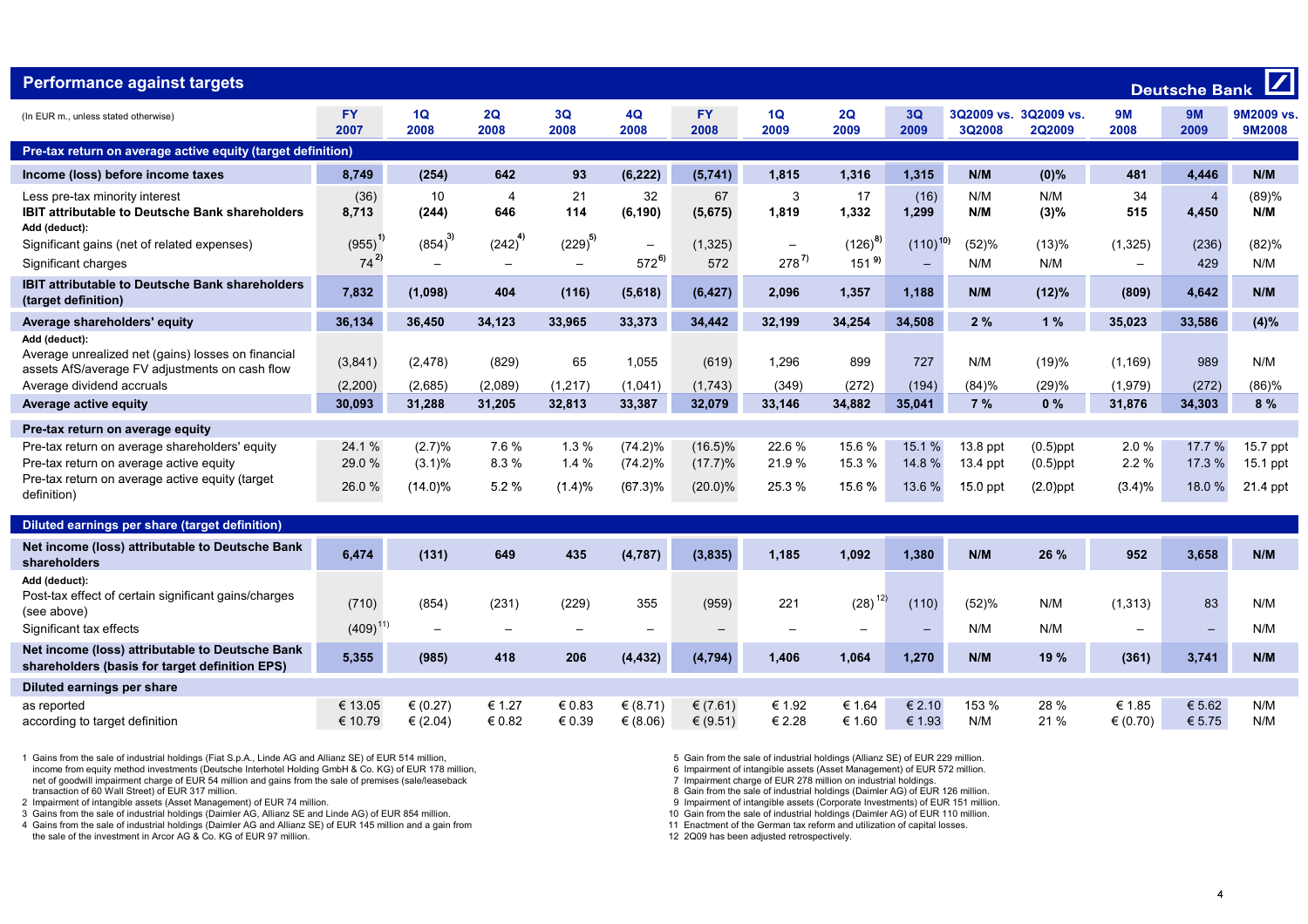| <b>Net revenues - Segment view<sup>1</sup></b>      | $\boxed{\phantom{1}}$<br><b>Deutsche Bank</b> |                          |                          |                          |                          |                          |                          |                          |                          |         |                       |                          |                          |           |
|-----------------------------------------------------|-----------------------------------------------|--------------------------|--------------------------|--------------------------|--------------------------|--------------------------|--------------------------|--------------------------|--------------------------|---------|-----------------------|--------------------------|--------------------------|-----------|
| (In EUR m.)                                         | <b>FY</b>                                     | 1Q                       | 2Q                       | 3Q                       | 4Q                       | FY.                      | 1Q                       | 2Q                       | 3Q                       |         | 3Q2009 vs. 3Q2009 vs. | <b>9M</b>                | <b>9M</b>                | 9M2009 vs |
|                                                     | 2007                                          | 2008                     | 2008                     | 2008                     | 2008                     | 2008                     | 2009                     | 2009                     | 2009                     | 3Q2008  | 2Q2009                | 2008                     | 2009                     | 9M2008    |
| <b>Corporate Banking &amp; Securities:</b>          |                                               |                          |                          |                          |                          |                          |                          |                          |                          |         |                       |                          |                          |           |
| Origination (Equity)                                | 861                                           | 85                       | 139                      | 85                       | 28                       | 336                      | 89                       | 209                      | 216                      | 155 %   | 4 %                   | 308                      | 514                      | 67 %      |
| Origination (Debt)                                  | 714                                           | (1, 383)                 | 127                      | (369)                    | 911                      | (713)                    | 130                      | 446                      | 326                      | N/M     | (27)%                 | (1,624)                  | 902                      | N/M       |
| Origination                                         | 1,575                                         | (1, 298)                 | 266                      | (284)                    | 939                      | (377)                    | 219                      | 654                      | 542                      | N/M     | (17)%                 | (1, 316)                 | 1,416                    | N/M       |
| Sales & Trading (Equity)                            | 4,613                                         | 745                      | 830                      | (142)                    | (2,064)                  | (630)                    | 275                      | 903                      | 918                      | N/M     | 2%                    | 1,433                    | 2,096                    | 46 %      |
| Sales & Trading (Debt and other products)           | 8.407                                         | 1,317                    | 602                      | 924                      | (2,720)                  | 124                      | 3,755                    | 2,572                    | 2,201                    | 138 %   | (14)%                 | 2,843                    | 8.527                    | 200 %     |
| Sales & Trading                                     | 13,020                                        | 2,062                    | 1,432                    | 782                      | (4, 783)                 | (507)                    | 4,029                    | 3,475                    | 3,119                    | N/M     | (10)%                 | 4,277                    | 10,624                   | 148 %     |
| Advisory                                            | 1,089                                         | 128                      | 125                      | 185                      | 152                      | 589                      | 129                      | 72                       | 95                       | (48)%   | 32 %                  | 437                      | 297                      | (32)%     |
| Loan products                                       | 1,065                                         | 268                      | 345                      | 535                      | 243                      | 1,392                    | 649                      | 319                      | 308                      | (42)%   | (4)%                  | 1,148                    | 1,276                    | 11 %      |
| Other products                                      | (151)                                         | (253)                    | 47                       | (167)                    | (288)                    | (661)                    | (768)                    | 125                      | 375                      | N/M     | N/M                   | (373)                    | (269)                    | (28)%     |
| <b>Total Corporate Banking &amp; Securities</b>     | 16,598                                        | 907                      | 2,216                    | 1,051                    | (3,738)                  | 436                      | 4,258                    | 4,646                    | 4,440                    | N/M     | (4)%                  | 4,174                    | 13,343                   | N/M       |
| <b>Global Transaction Banking:</b>                  |                                               |                          |                          |                          |                          |                          |                          |                          |                          |         |                       |                          |                          |           |
| <b>Transaction services</b>                         | 2,585                                         | 661                      | 671                      | 692                      | 751                      | 2,774                    | 666                      | 653                      | 658                      | (5)%    | 1 %                   | 2,023                    | 1,977                    | (2)%      |
| Other products                                      | $\overline{\phantom{0}}$                      | $\overline{\phantom{0}}$ | $\overline{\phantom{m}}$ | $\overline{\phantom{m}}$ | $\overline{\phantom{0}}$ | $\overline{\phantom{m}}$ | $\overline{\phantom{0}}$ | $\overline{\phantom{a}}$ | $\overline{\phantom{0}}$ | N/M     | N/M                   | $\overline{\phantom{m}}$ | $\overline{\phantom{m}}$ | N/M       |
| <b>Total Global Transaction Banking</b>             | 2,585                                         | 661                      | 671                      | 692                      | 751                      | 2,774                    | 666                      | 653                      | 658                      | $(5)\%$ | 1%                    | 2,023                    | 1,977                    | (2)%      |
| <b>Total Corporate and Investment Bank</b>          | 19,183                                        | 1,568                    | 2,886                    | 1,743                    | (2,987)                  | 3,209                    | 4,924                    | 5,299                    | 5,098                    | 193 %   | (4)%                  | 6,197                    | 15,321                   | 147 %     |
| <b>Asset and Wealth Management:</b>                 |                                               |                          |                          |                          |                          |                          |                          |                          |                          |         |                       |                          |                          |           |
| Portfolio/fund management (AM)                      | 2,351                                         | 485                      | 509                      | 442                      | 405                      | 1,840                    | 336                      | 346                      | 369                      | (17)%   | 7%                    | 1,435                    | 1,051                    | (27)%     |
| Portfolio/fund management (PWM)                     | 414                                           | 96                       | 90                       | 87                       | 87                       | 361                      | 73                       | 79                       | 69                       | (22)%   | (13)%                 | 273                      | 221                      | (19)%     |
| Portfolio/fund management                           | 2,765                                         | 581                      | 598                      | 529                      | 492                      | 2,201                    | 409                      | 425                      | 437                      | (17)%   | 3%                    | 1,709                    | 1,272                    | (26)%     |
| <b>Brokerage</b>                                    | 964                                           | 238                      | 242                      | 220                      | 207                      | 908                      | 188                      | 184                      | 197                      | (10)%   | 7%                    | 701                      | 570                      | (19)%     |
| Loan/deposit                                        | 223                                           | 62                       | 58                       | 71                       | 75                       | 266                      | 63                       | 87                       | 84                       | 18 %    | (3)%                  | 191                      | 235                      | 23 %      |
| Payments, account & remaining financial             | 22                                            | 8                        | 6                        | 6                        | $\overline{7}$           | 26                       | 5                        | 5                        | 6                        | (1)%    | 10 %                  | 20                       | 16                       | (18)%     |
| services                                            |                                               |                          |                          |                          |                          |                          |                          |                          |                          |         |                       |                          |                          |           |
| Other products                                      | 401                                           | 112                      | 58                       | (114)                    | (192)                    | (137)                    | (150)                    | (85)                     | 47                       | N/M     | N/M                   | 55                       | (188)                    | N/M       |
| <b>Total Asset and Wealth Management</b>            | 4,374                                         | 1.001                    | 962                      | 713                      | 588                      | 3,264                    | 515                      | 618                      | 772                      | 8%      | 25 %                  | 2,676                    | 1,904                    | (29)%     |
| <b>Private &amp; Business Clients:</b>              |                                               |                          |                          |                          |                          |                          |                          |                          |                          |         |                       |                          |                          |           |
| Portfolio/fund management                           | 252                                           | 55                       | 58                       | 88                       | 55                       | 256                      | 41                       | 70                       | 74                       | (16)%   | 6 %                   | 201                      | 184                      | (8)%      |
| <b>Brokerage</b>                                    | 1,207                                         | 290                      | 297                      | 239                      | 157                      | 983                      | 204                      | 178                      | 155                      | (35)%   | (13)%                 | 826                      | 537                      | (35)%     |
| Loan/deposit                                        | 2,932                                         | 748                      | 754                      | 754                      | 728                      | 2,985                    | 761                      | 803                      | 833                      | 11 %    | 4 %                   | 2,257                    | 2,397                    | 6 %       |
| Payments, account & remaining financial<br>services | 1,008                                         | 269                      | 264                      | 253                      | 254                      | 1.040                    | 241                      | 244                      | 243                      | (4)%    | (1)%                  | 786                      | 728                      | (7)%      |
| Other products                                      | 355                                           | 91                       | 105                      | 101                      | 215                      | 513                      | 134                      | 119                      | 85                       | (16)%   | (29)%                 | 298                      | 339                      | 14 %      |
| <b>Total Private &amp; Business Clients</b>         | 5,755                                         | 1,454                    | 1,478                    | 1,435                    | 1,410                    | 5,777                    | 1,381                    | 1,414                    | 1,389                    | (3)%    | (2)%                  | 4,367                    | 4,185                    | (4)%      |
| <b>Total Private Clients and Asset Management</b>   | 10,129                                        | 2,454                    | 2,440                    | 2,148                    | 1,998                    | 9,041                    | 1,896                    | 2,032                    | 2,161                    | 1%      | 6 %                   | 7,042                    | 6,089                    | (14)%     |
| <b>Corporate Investments</b>                        | 1,517                                         | 705                      | 296                      | 261                      | 28                       | 1,290                    | 153                      | 660                      | 242                      | (7)%    | (63)%                 | 1,262                    | 1,055                    | (16)%     |
| <b>Consolidation &amp; Adjustments</b>              | 7 <sup>1</sup>                                | (84)                     | (198)                    | 252                      | 112                      | 82                       | 267                      | (50)                     | (263)                    | N/M     | N/M                   | (30)                     | (46)                     | 55 %      |
| <b>Net revenues</b>                                 | 30,836                                        | 4,643                    | 5,425                    | 4,403                    | (849)                    | 13,621                   | 7,241                    | 7,940                    | 7,238                    | 64 %    | (9)%                  | 14,470                   | 22,418                   | 55 %      |

1 Includes net interest income and net gains (losses) on financial assets/liabilities at fair value through profit or loss, net fee and commission income and remaining revenues.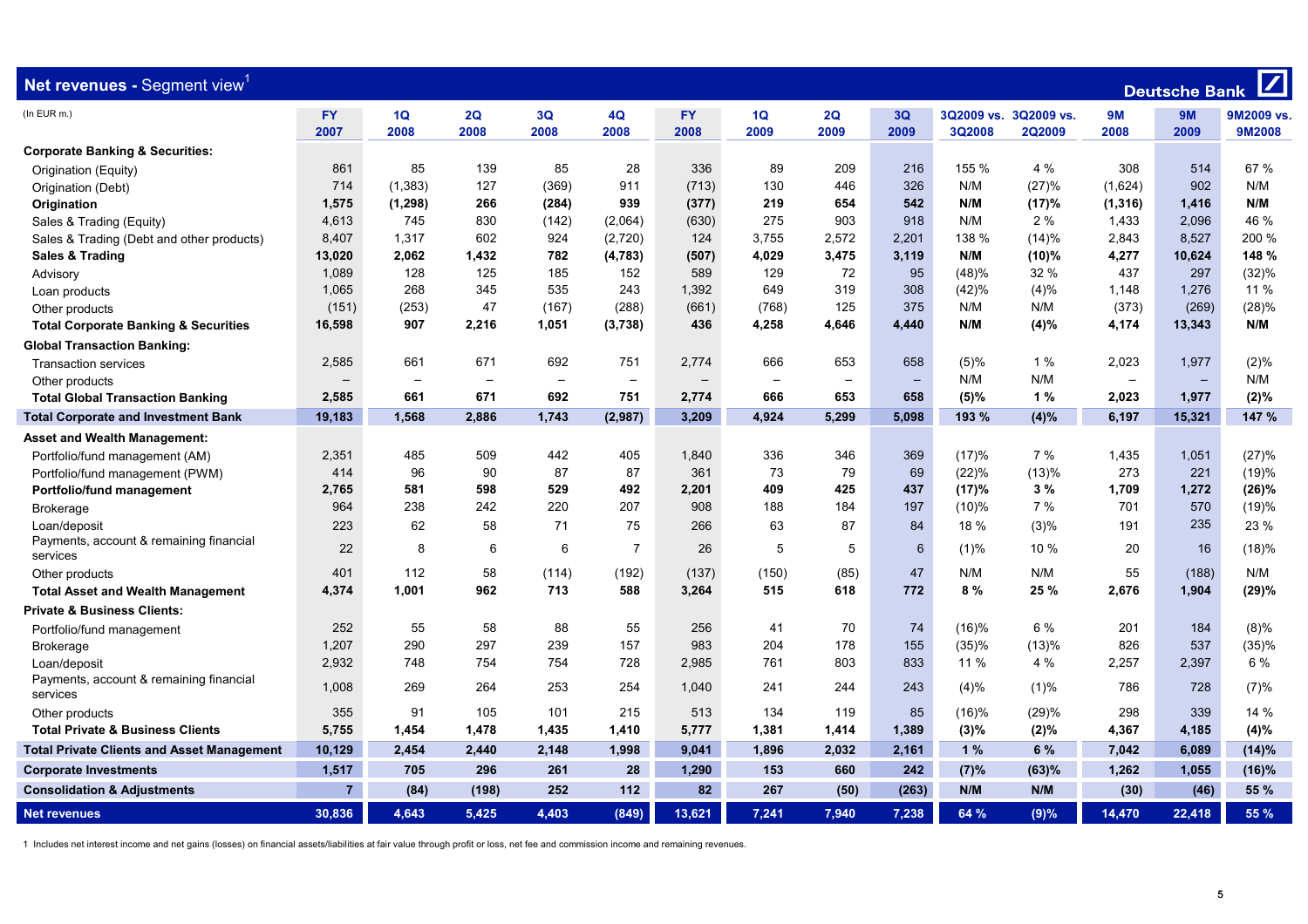# **Net interest income and net gains (losses) on financial assets/liabilities at fair value through profit or loss**

| Breakdown by Group Division / CIB product <sup>1</sup>                                     | Deutsche Bank     |            |            |            |            |                   |            |            |            |                      |                             |            |                   |                      |  |
|--------------------------------------------------------------------------------------------|-------------------|------------|------------|------------|------------|-------------------|------------|------------|------------|----------------------|-----------------------------|------------|-------------------|----------------------|--|
| $(In$ EUR $m.)$                                                                            | <b>FY</b><br>2007 | 1Q<br>2008 | 2Q<br>2008 | 3Q<br>2008 | 4Q<br>2008 | <b>FY</b><br>2008 | 1Q<br>2009 | 2Q<br>2009 | 3Q<br>2009 | 3Q2009 vs.<br>3Q2008 | 3Q2009 vs.<br><b>2Q2009</b> | 9M<br>2008 | <b>9M</b><br>2009 | 9M2009 vs.<br>9M2008 |  |
| Net interest income                                                                        | 8,849             | 2,676      | 2,951      | 3,062      | 3,764      | 12,453            | 3,843      | 2,764      | 3,133      | 2%                   | 13 %                        | 8,689      | 9,740             | 12 %                 |  |
| Net gains (losses) on financial assets/liabilities at<br>fair value through profit or loss | 7,175             | (1,578)    | (475)      | (1, 412)   | (6, 527)   | (9,992)           | 2,264      | 2,611      | 1,666      | N/M                  | (36)%                       | (3, 465)   | 6,541             | N/M                  |  |
| <b>Total</b>                                                                               | 16,024            | 1,098      | 2,476      | 1,650      | (2,763)    | 2,461             | 6,107      | 5,375      | 4,799      | 191 %                | $(11)\%$                    | 5,224      | 16,281            | N/M                  |  |
|                                                                                            |                   |            |            |            |            |                   |            |            |            |                      |                             |            |                   |                      |  |
| Sales & Trading (Equity)                                                                   | 3,117             | 417        | 635        | (451)      | (2, 496)   | (1,895)           | 0          | 765        | 751        | N/M                  | $(2)\%$                     | 602        | 1,517             | 152 %                |  |
| Sales & Trading (Debt and other products)                                                  | 7,483             | 1,185      | 522        | 1,114      | (2,505)    | 317               | 3,996      | 2,112      | 2,315      | 108 %                | 10 %                        | 2,821      | 8,423             | 199 %                |  |
| Sales & Trading                                                                            | 10,600            | 1,603      | 1,157      | 663        | (5,001)    | (1, 578)          | 3,996      | 2,877      | 3,067      | N/M                  | 7%                          | 3,423      | 9,940             | 190 %                |  |
| Loan Products                                                                              | 499               | 145        | 180        | 435        | 254        | 1,014             | 368        | 105        | 137        | (69)%                | 30 %                        | 761        | 610               | (20)%                |  |
| <b>Transaction services</b>                                                                | 1,297             | 344        | 285        | 338        | 391        | 1,358             | 272        | 366        | 275        | (18)%                | (25)%                       | 967        | 913               | (6)%                 |  |
| Remaining products <sup>2</sup>                                                            | (118)             | (1,636)    | (149)      | (684)      | 648        | (1,821)           | 11         | 131        | 112        | N/M                  | (15)%                       | (2, 469)   | 253               | N/M                  |  |
| <b>Corporate and Investment Bank</b>                                                       | 12,278            | 455        | 1,474      | 752        | (3,708)    | (1,027)           | 4,647      | 3,479      | 3,591      | N/M                  | 3%                          | 2,681      | 11,716            | N/M                  |  |
| <b>Private Clients and Asset Management</b>                                                | 3,529             | 879        | 981        | 989        | 1,022      | 3,871             | 987        | 1,088      | 1,099      | 11%                  | 1%                          | 2,849      | 3,174             | 11%                  |  |
| <b>Corporate Investments</b>                                                               | 157               | (130)      | 10         | (24)       | (28)       | (172)             | 370        | 372        | 57         | N/M                  | (85)%                       | (144)      | 799               | N/M                  |  |
| <b>Consolidation &amp; Adjustments</b>                                                     | 61                | (107)      | 12         | (66)       | (49)       | (211)             | 103        | 436        | 52         | N/M                  | (88)%                       | (161)      | 592               | N/M                  |  |
| <b>Total</b>                                                                               | 16,024            | 1,098      | 2,476      | 1,650      | (2,763)    | 2,461             | 6,107      | 5,375      | 4,799      | 191 %                | $(11)\%$                    | 5,224      | 16,281            | N/M                  |  |

1 Excludes fee and commission income and remaining revenues. See page 5 for total revenues by product.

2 Covers origination, advisory and other products.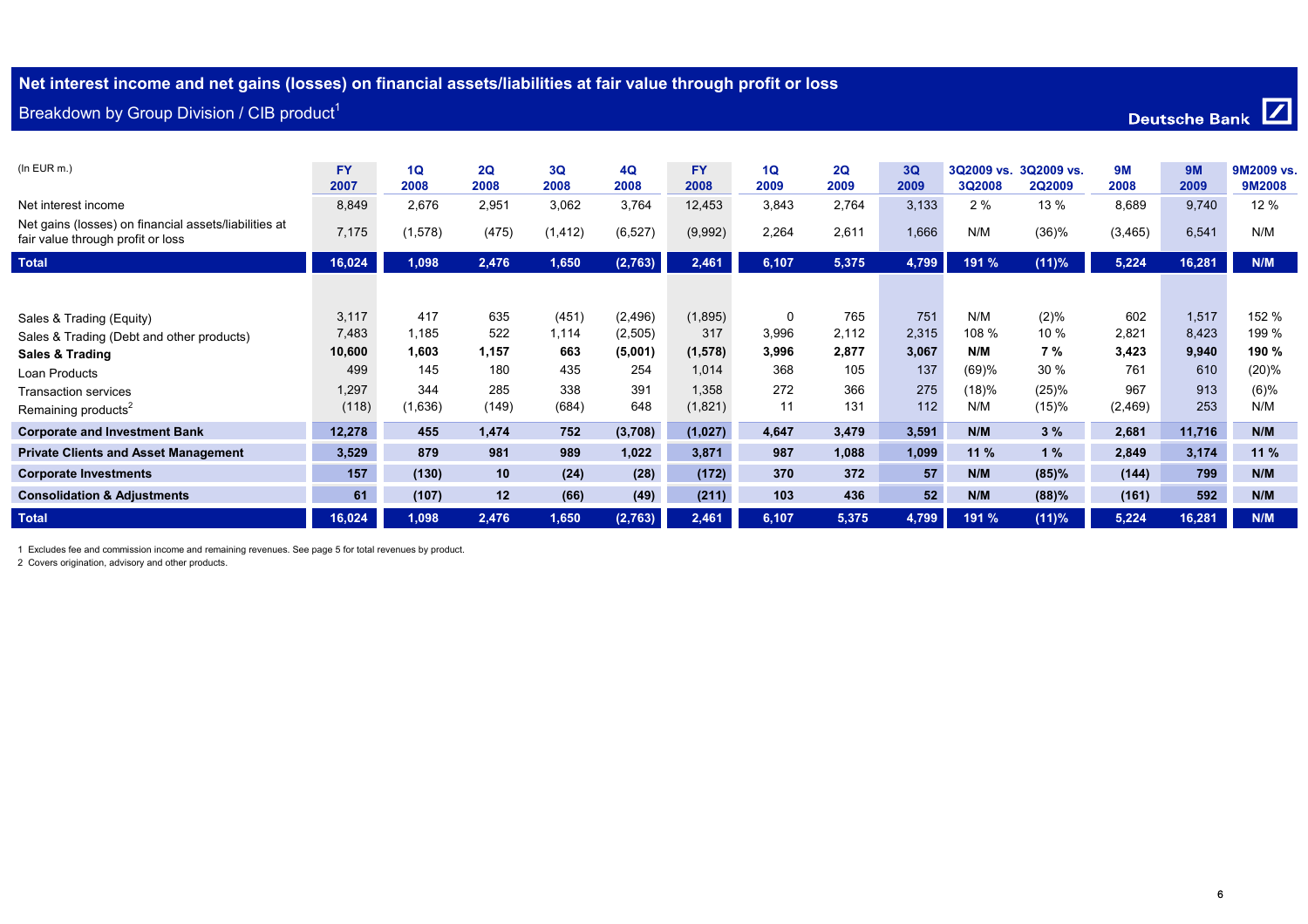| (In EUR m., unless stated otherwise)<br><b>FY</b><br>3Q<br><b>FY</b><br>1Q<br><b>9M</b><br>1Q<br>2Q<br>4Q<br>2Q<br>3Q<br>3Q2009 vs. 3Q2009 vs.<br><b>9M</b><br>2007<br>2008<br>2008<br>2008<br>2008<br>2008<br>2009<br>2009<br>2009<br>2008<br>2009<br>3Q2008<br><b>2Q2009</b>                                      | 9M2009 vs.<br>9M2008 |
|---------------------------------------------------------------------------------------------------------------------------------------------------------------------------------------------------------------------------------------------------------------------------------------------------------------------|----------------------|
| 85<br>28<br>209<br>155 %<br>4 %<br>308<br>861<br>139<br>85<br>336<br>89<br>216<br>514<br>Origination (Equity)                                                                                                                                                                                                       | 67 %                 |
| 714<br>326<br>(27)%<br>902<br>Origination (Debt)<br>(1, 383)<br>127<br>(369)<br>911<br>(713)<br>130<br>446<br>N/M<br>(1,624)                                                                                                                                                                                        | N/M                  |
| 1,575<br>266<br>939<br>219<br>542<br>N/M<br>(17)%<br>Origination<br>(1, 298)<br>(284)<br>(377)<br>654<br>(1, 316)<br>1,416                                                                                                                                                                                          | N/M                  |
| Sales & Trading (Equity)<br>4,613<br>745<br>830<br>(142)<br>(2,064)<br>(630)<br>275<br>903<br>918<br>N/M<br>2%<br>1,433<br>2,096                                                                                                                                                                                    | 46 %                 |
| 8,407<br>1,317<br>602<br>3,755<br>2,572<br>2,201<br>138 %<br>2,843<br>8,527<br>Sales & Trading (Debt and other products)<br>924<br>(2,720)<br>124<br>(14)%                                                                                                                                                          | 200 %                |
| 2,062<br>3,475<br>N/M<br>4,277<br>10,624<br><b>Sales &amp; Trading</b><br>13,020<br>1,432<br>782<br>(507)<br>4,029<br>3,119<br>(10)%<br>(4, 783)                                                                                                                                                                    | 148 %                |
| 437<br>1,089<br>128<br>125<br>185<br>152<br>589<br>129<br>72<br>95<br>(48)%<br>32 %<br>297<br>Advisory                                                                                                                                                                                                              | (32)%                |
| 1.065<br>268<br>345<br>319<br>308<br>(4)%<br>535<br>243<br>1.392<br>649<br>(42)%<br>1.148<br>1.276<br>Loan products                                                                                                                                                                                                 | 11 %                 |
| 2,585<br>661<br>671<br>692<br>751<br>653<br>658<br>2,023<br><b>Transaction services</b><br>2,774<br>666<br>(5)%<br>1%<br>1,977                                                                                                                                                                                      | (2)%                 |
| 47<br>375<br>N/M<br>(373)<br>(151)<br>(253)<br>(167)<br>(288)<br>(768)<br>125<br>N/M<br>(269)<br>(661)<br>Other products                                                                                                                                                                                            | (28)%                |
| 19,183<br>1,568<br>2,886<br>5,299<br>5.098<br>193 %<br>(4)%<br>6,197<br>15,321<br>1,743<br>(2,987)<br>3,209<br>4,924<br><b>Total net revenues</b>                                                                                                                                                                   | 147 %                |
| 109<br>46<br><b>Provision for credit losses</b><br>(11)<br>(9)<br>66<br>361<br>408<br>357<br>779<br>323<br>N/M<br>(59)%<br>1,459                                                                                                                                                                                    | N/M                  |
| 6,906<br>1,413<br>1,262<br>559<br>601<br>1,450<br>1,297<br>132 %<br>3,233<br>4,230<br>3,834<br>1,483<br>(11)%<br>Compensation and benefits                                                                                                                                                                          | 31 %                 |
| therein: Severance payments<br>107<br>91<br>42<br>197<br>64<br>139<br>337<br>50<br>59<br>15<br>(64)%<br>124<br>(74)%                                                                                                                                                                                                | (37)%                |
| 6,876<br>1,668<br>1,548<br>1,686<br>1,753<br>1,602<br>1,944<br>14 %<br>4,902<br>General and administrative expenses<br>6,655<br>1,917<br>(1)%<br>5,463                                                                                                                                                              | 11 %                 |
| 113<br>Policyholder benefits and claims<br>116<br>(141)<br>(41)<br>(204)<br>(273)<br>(64)<br>126<br>364<br>N/M<br>190 %<br>(69)<br>426                                                                                                                                                                              | N/M                  |
| (4)<br>N/M<br>N/M<br>Restructuring activities<br>$\overline{\phantom{0}}$<br>$\overline{\phantom{0}}$<br>$\overline{\phantom{0}}$<br>$\overline{\phantom{m}}$<br>$\qquad \qquad -$                                                                                                                                  | N/M                  |
| 5<br>5<br>N/M<br>N/M<br>5<br>5<br>Impairment of intangible assets<br>5<br>$\overline{\phantom{0}}$<br>$\qquad \qquad -$<br>$\qquad \qquad -$<br>$\overline{\phantom{a}}$<br>$\overline{\phantom{0}}$                                                                                                                | 8 %                  |
| 2,150<br>2%<br>8,071<br>10,124<br>2.940<br>2,927<br>2,203<br>10.221<br>3,022<br>3,525<br>3,578<br>62 %<br>13,893<br><b>Total noninterest expenses</b>                                                                                                                                                               | 25 %                 |
| 34<br>(8)<br>(17)<br>(48)<br>(14)<br>15<br>N/M<br>N/M<br>(32)<br>2 <sup>1</sup><br>(4)<br>(20)<br><b>Minority interest</b><br>-1                                                                                                                                                                                    | N/M                  |
| 5,147<br>(1, 354)<br>(5, 482)<br>(7, 371)<br>1.544<br>1,182<br>N/M<br>17 %<br>(1,889)<br>3,735<br>Income (loss) before income taxes<br>(27)<br>(507)<br>1,009                                                                                                                                                       | N/M                  |
| <b>Additional information</b>                                                                                                                                                                                                                                                                                       |                      |
| 14,279<br>14,208<br>16,298<br>15,428<br>15,395<br>15,329<br>14,823<br>14,823<br>14,023<br>(7)%<br>1%<br>15,329<br>14,208<br>Employees (full-time equivalent, at period end)                                                                                                                                         | (7)%                 |
| 72 %<br>67 %<br>188 %<br>101 %<br>126 %<br>N/M<br>N/M<br>61 %<br>70 %<br>130 %<br>66 %<br>Cost/income ratio<br>$(56)$ ppt<br>3 ppt                                                                                                                                                                                  | $(64)$ ppt           |
| $2,047,181^{2}$<br>1,800,027<br>2,021,798<br>1,852,308<br>1,917,337<br>1,941,534<br>(4)%<br>1,508,921<br>2,047,181<br>2,047,181<br>1,577,445<br>1,508,921<br>(21)%<br>Assets (at period end)                                                                                                                        | (26)%                |
| 224,880<br>237,026<br>245,966<br>245,378<br>257,418<br>249,744<br>249,744<br>248,546<br>216,995<br>(16)%<br>(4)%<br>257,418<br>216,995<br>Risk-weighted assets (at period end)                                                                                                                                      | (16)%                |
| 20,714<br>20,076<br>19.786<br>20,262<br>21,491<br>20,407<br>17,927<br>(9)%<br>20,296<br>19,721<br>21,446<br>20.219<br>(12)%<br>Average active equity<br>25 %<br>(25)%<br>(1)%<br>$(10)\%$<br>(108)%<br>(36)%<br>29 %<br>20 %<br>26 %<br>(12)%<br>25 %<br>Pre-tax return on average active equity<br>36 ppt<br>6 ppt | (3)%<br>37 ppt       |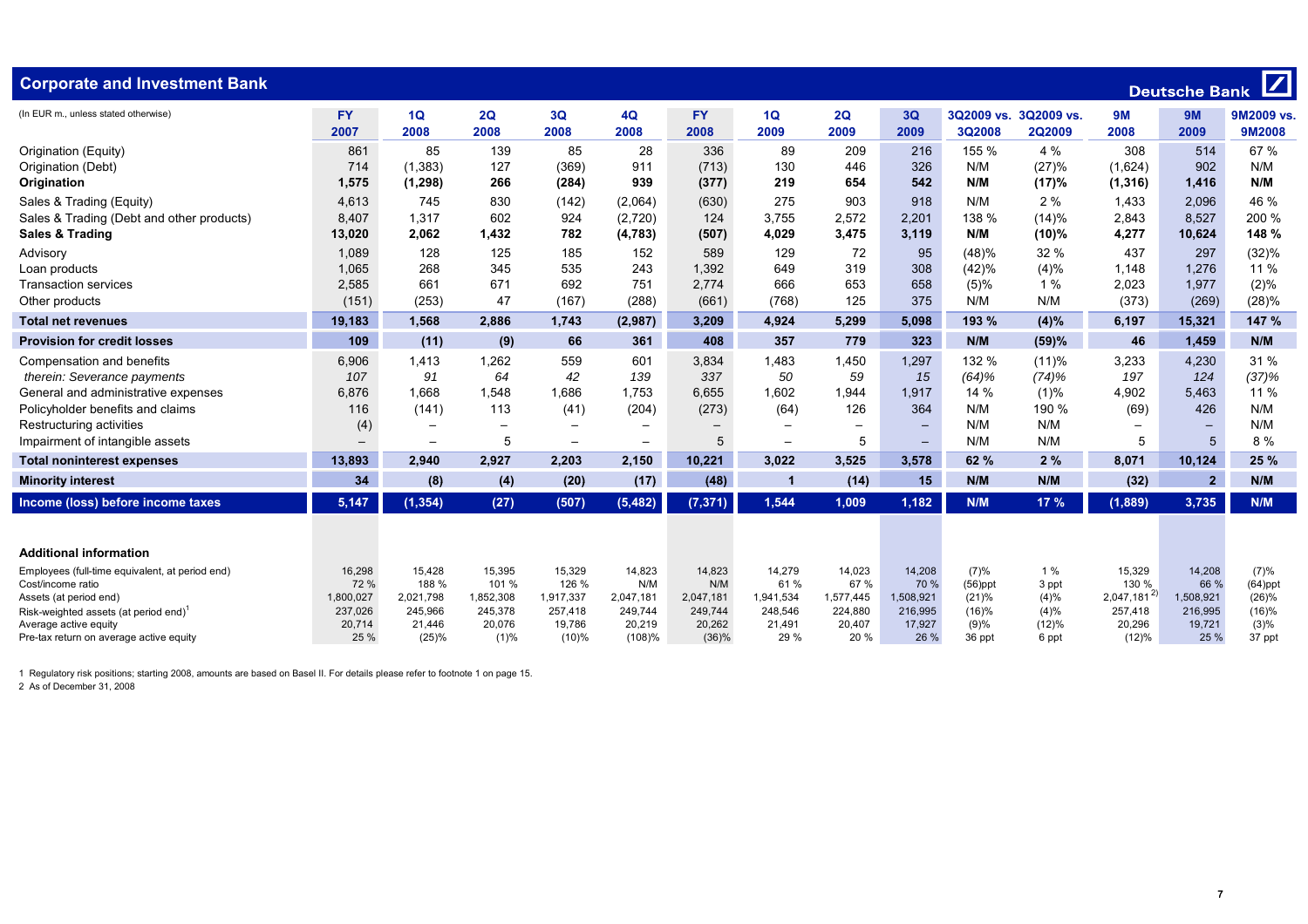| <b>Corporate and Investment Bank - Corporate Banking &amp; Securities</b> |                   |                          |                          |                          |                   |                   |                          |            |                          |                             |                             |                 |                | Deutsche Bank               |
|---------------------------------------------------------------------------|-------------------|--------------------------|--------------------------|--------------------------|-------------------|-------------------|--------------------------|------------|--------------------------|-----------------------------|-----------------------------|-----------------|----------------|-----------------------------|
| (In EUR m., unless stated otherwise)                                      | <b>FY</b><br>2007 | 1Q<br>2008               | 2Q<br>2008               | 3Q<br>2008               | 4Q<br>2008        | <b>FY</b><br>2008 | 1Q<br>2009               | 2Q<br>2009 | 3Q<br>2009               | 3Q2009 vs.<br><b>3Q2008</b> | 3Q2009 vs.<br><b>2Q2009</b> | 9M<br>2008      | 9M<br>2009     | 9M2009 vs.<br><b>9M2008</b> |
| Origination (Equity)                                                      | 861               | 85                       | 139                      | 85                       | 28                | 336               | 89                       | 209        | 216                      | 155 %                       | 4 %                         | 308             | 514            | 67 %                        |
| Origination (Debt)                                                        | 714               | (1, 383)                 | 127                      | (369)                    | 911               | (713)             | 130                      | 446        | 326                      | N/M                         | (27)%                       | (1,624)         | 902            | N/M                         |
| Origination                                                               | 1,575             | (1, 298)                 | 266                      | (284)                    | 939               | (377)             | 219                      | 654        | 542                      | N/M                         | (17)%                       | (1, 316)        | 1,416          | N/M                         |
| Sales & Trading (Equity)                                                  | 4,613             | 745                      | 830                      | (142)                    | (2,064)           | (630)             | 275                      | 903        | 918                      | N/M                         | 2%                          | 1,433           | 2,096          | 46 %                        |
| Sales & Trading (Debt and other products)                                 | 8,407             | 1,317                    | 602                      | 924                      | (2,720)           | 124               | 3,755                    | 2,572      | 2.201                    | 138 %                       | (14)%                       | 2,843           | 8,527          | 200 %                       |
| <b>Sales &amp; Trading</b>                                                | 13,020            | 2,062                    | 1,432                    | 782                      | (4, 783)          | (507)             | 4,029                    | 3,475      | 3,119                    | N/M                         | (10)%                       | 4,277           | 10,624         | 148 %                       |
| Advisory                                                                  | 1,089             | 128                      | 125                      | 185                      | 152               | 589               | 129                      | 72         | 95                       | (48)%                       | 32 %                        | 437             | 297            | (32)%                       |
| Loan products                                                             | 1,065             | 268                      | 345                      | 535                      | 243               | 1,392             | 649                      | 319        | 308                      | (42)%                       | (4)%                        | 1.148           | 1.276          | 11 %                        |
| Other products                                                            | (151)             | (253)                    | 47                       | (167)                    | (288)             | (661)             | (768)                    | 125        | 375                      | N/M                         | N/M                         | (373)           | (269)          | (28)%                       |
| <b>Total net revenues</b>                                                 | 16.598            | 907                      | 2,216                    | 1,051                    | (3,738)           | 436               | 4,258                    | 4.646      | 4,440                    | N/M                         | (4)%                        | 4,174           | 13.343         | N/M                         |
| <b>Provision for credit losses</b>                                        | 102               | (8)                      | (14)                     | 66                       | 358               | 402               | 356                      | 771        | 318                      | N/M                         | (59)%                       | 44              | 1,444          | N/M                         |
| <b>Total noninterest expenses</b>                                         | 12,260            | 2,527                    | 2,544                    | 1,794                    | 1,693             | 8,558             | 2,578                    | 3.060      | 3,119                    | 74 %                        | 2%                          | 6.865           | 8,757          | 28 %                        |
| therein: Severance payments                                               | 100               | 91                       | 64                       | 42                       | 138               | 334               | 49                       | 56         | 14                       | (67)%                       | (76)%                       | 196             | 119            | (39)%                       |
| therein: Policyholder benefits and claims                                 | 116               | (141)                    | 113                      | (41)                     | (204)             | (273)             | (64)                     | 126        | 364                      | N/M                         | 190 %                       | (69)            | 426            | N/M                         |
| therein: Restructuring activities                                         | (4)               | $\overline{\phantom{0}}$ | $\overline{\phantom{0}}$ | $\overline{\phantom{0}}$ | $\qquad \qquad$   |                   | $\qquad \qquad$          |            | $\overline{\phantom{a}}$ | N/M                         | N/M                         |                 |                | N/M                         |
| therein: Impairment of intangible assets                                  | $\qquad \qquad -$ | $\overline{\phantom{0}}$ | 5                        | $\overline{\phantom{0}}$ | $\qquad \qquad -$ | 5                 | $\overline{\phantom{0}}$ | 5          | $\qquad \qquad -$        | N/M                         | N/M                         | 5               | 5              | 8%                          |
| <b>Minority interest</b>                                                  | 34                | (8)                      | (4)                      | (20)                     | (17)              | (48)              | $\mathbf 1$              | (14)       | 15                       | N/M                         | N/M                         | (32)            | 2 <sup>1</sup> | N/M                         |
| Income (loss) before income taxes                                         | 4,202             | (1,604)                  | (311)                    | (789)                    | (5, 773)          | (8, 476)          | 1,323                    | 828        | 988                      | N/M                         | 19 %                        | (2, 704)        | 3,140          | N/M                         |
|                                                                           |                   |                          |                          |                          |                   |                   |                          |            |                          |                             |                             |                 |                |                             |
| <b>Additional information</b>                                             |                   |                          |                          |                          |                   |                   |                          |            |                          |                             |                             |                 |                |                             |
| Employees (full-time equivalent, at period end)                           | 12,297            | 11,301                   | 11,222                   | 11,099                   | 10,432            | 10,432            | 9,829                    | 9.616      | 9,826                    | (11)%                       | 2%                          | 11,099          | 9,826          | (11)%                       |
| Cost/income ratio                                                         | 74 %              | N/M                      | 115 %                    | 171 %                    | N/M               | N/M               | 61 %                     | 66 %       | 70 %                     | $(101)$ ppt                 | 4 ppt                       | 164 %           | 66 %           | $(98)$ ppt                  |
| Assets (at period end)                                                    | 1,785,876         | 2,003,588                | 1,832,687                | 1,894,317                | 2,012,427         | 2,012,427         | 1,914,461                | 1,549,223  | 1,477,883                | (22)%                       | (5)%                        | $2,012,427^{2}$ | 1,477,883      | (27)%                       |
| Risk-weighted assets (at period end) <sup>1</sup>                         | 218,663           | 231,058                  | 229,780                  | 241,273                  | 234,344           | 234,344           | 232,940                  | 209,762    | 202,316                  | (16)%                       | (4)%                        | 241,273         | 202,316        | (16)%                       |
| Average active equity                                                     | 19,619            | 20,376                   | 19,033                   | 18,703                   | 19,095            | 19,181            | 20,327                   | 19,238     | 16,797                   | (10)%                       | (13)%                       | 19,232          | 18,565         | (3)%                        |
| Pre-tax return on average active equity                                   | 21 %              | (31)%                    | (7)%                     | (17)%                    | (121)%            | (44)%             | 26 %                     | 17 %       | 24 %                     | 41 ppt                      | 7 ppt                       | (19)%           | 23 %           | 42 ppt                      |

2 As of December 31, 2008

٠Î,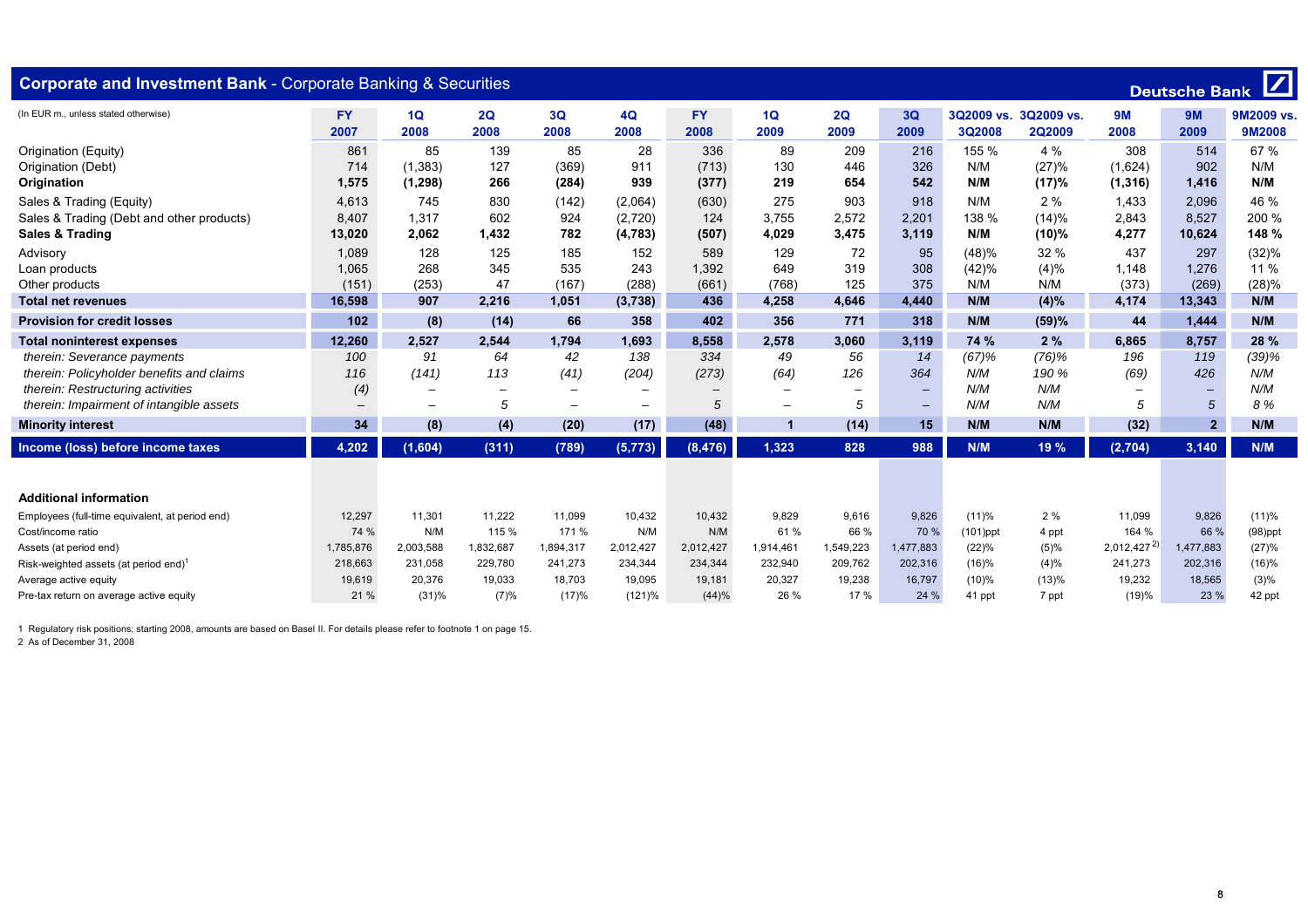| Deutsche Bank<br><b>Corporate and Investment Bank - Global Transaction Banking</b> |           |                          |                          |                          |                          |           |                          |                          |                          |            |               |                          |                          |            |
|------------------------------------------------------------------------------------|-----------|--------------------------|--------------------------|--------------------------|--------------------------|-----------|--------------------------|--------------------------|--------------------------|------------|---------------|--------------------------|--------------------------|------------|
| (In EUR m., unless stated otherwise)                                               | <b>FY</b> | 1Q                       | 2Q                       | 3Q                       | 4Q                       | <b>FY</b> | 1Q                       | 2Q                       | 3Q                       | 3Q2009 vs. | 3Q2009 vs.    | 9M                       | <b>9M</b>                | 9M2009 vs. |
|                                                                                    | 2007      | 2008                     | 2008                     | 2008                     | 2008                     | 2008      | 2009                     | 2009                     | 2009                     | 3Q2008     | <b>2Q2009</b> | 2008                     | 2009                     | 9M2008     |
| <b>Transaction services</b>                                                        | 2,585     | 661                      | 671                      | 692                      | 751                      | 2,774     | 666                      | 653                      | 658                      | (5)%       | 1%            | 2,023                    | 1,977                    | (2)%       |
| Other products                                                                     |           | $\overline{\phantom{0}}$ | $\overline{\phantom{0}}$ | $\overline{\phantom{m}}$ | $\overline{\phantom{0}}$ |           | $\overline{\phantom{m}}$ | $\overline{\phantom{a}}$ | $\overline{\phantom{0}}$ | N/M        | N/M           | $\overline{\phantom{0}}$ | $\overline{\phantom{a}}$ | N/M        |
| <b>Total net revenues</b>                                                          | 2,585     | 661                      | 671                      | 692                      | 751                      | 2,774     | 666                      | 653                      | 658                      | $(5)\%$    | 1%            | 2.023                    | 1,977                    | (2)%       |
| <b>Provision for credit losses</b>                                                 |           | (3)                      | 4                        | $\mathbf{0}$             | 3 <sup>1</sup>           | 5         |                          | 8                        | 6                        | N/M        | (31)%         | $\overline{2}$           | 15                       | N/M        |
| <b>Total noninterest expenses</b>                                                  | 1,633     | 414                      | 383                      | 410                      | 457                      | 1,663     | 444                      | 464                      | 459                      | 12%        | (1)%          | 1,206                    | 1,367                    | 13%        |
| therein: Severance payments                                                        |           | 0                        | 0                        |                          | 2                        | 3         |                          | 3                        |                          | 156 %      | (43)%         |                          | 5                        | N/M        |
| therein: Restructuring activities                                                  | (1)       | —                        | -                        | $\overline{\phantom{0}}$ | -                        |           | -                        | -                        | -                        | N/M        | N/M           | $\overline{\phantom{0}}$ | $\overline{\phantom{0}}$ | N/M        |
| <b>Minority interest</b>                                                           | -         | -                        | $\overline{\phantom{0}}$ | -                        | $\overline{\phantom{0}}$ | -         | -                        | $\overline{\phantom{0}}$ | $\sim$                   | N/M        | N/M           | $\overline{\phantom{0}}$ | -                        | N/M        |
| Income before income taxes                                                         | 945       | 250                      | 283                      | 281                      | 291                      | 1,106     | 221                      | 181                      | 194                      | (31)%      | 7%            | 815                      | 596                      | (27)%      |
|                                                                                    |           |                          |                          |                          |                          |           |                          |                          |                          |            |               |                          |                          |            |
| <b>Additional information</b>                                                      |           |                          |                          |                          |                          |           |                          |                          |                          |            |               |                          |                          |            |
| Employees (full-time equivalent, at period end)                                    | 3,755     | 3,880                    | 3,928                    | 3,987                    | 4,147                    | 4.147     | 4,210                    | 4,168                    | 4,143                    | 4 %        | (1)%          | 3,987                    | 4,143                    | 4 %        |
| Cost/income ratio                                                                  | 63 %      | 63 %                     | 57 %                     | 59 %                     | 61%                      | 60 %      | 67 %                     | 71 %                     | 70 %                     | 11 ppt     | $(1)$ ppt     | 60 %                     | 69 %                     | 9 ppt      |
| Assets (at period end)                                                             | 32.117    | 36,830                   | 37,316                   | 39,161                   | 49.487                   | 49.487    | 45.270                   | 47.140                   | 50,852                   | 30 %       | 8%            | 49,487 2)                | 50,852                   | 3%         |
| Risk-weighted assets (at period end) <sup>1</sup>                                  | 18,363    | 14.909                   | 15,598                   | 16,144                   | 15.400                   | 15,400    | 15.606                   | 15,119                   | 14.679                   | (9)%       | (3)%          | 16,144                   | 14,679                   | (9)%       |
| Average active equity                                                              | 1,095     | 1,069                    | 1,043                    | 1,083                    | 1,124                    | 1,081     | 1,164                    | 1,169                    | 1.130                    | 4 %        | (3)%          | 1,065                    | 1,156                    | 9 %        |
| Pre-tax return on average active equity                                            | 86 %      | 94 %                     | 109 %                    | 104 %                    | 103 %                    | 102 %     | 76 %                     | 62 %                     | 69 %                     | $(35)$ ppt | 7 ppt         | 102 %                    | 69 %                     | $(33)$ ppt |

2 As of December 31 2008  $\lambda$ s af besonder 31, 2018<br>1988 – As af besonder 31, 2018<br>1988 – As af besonder 31, 2018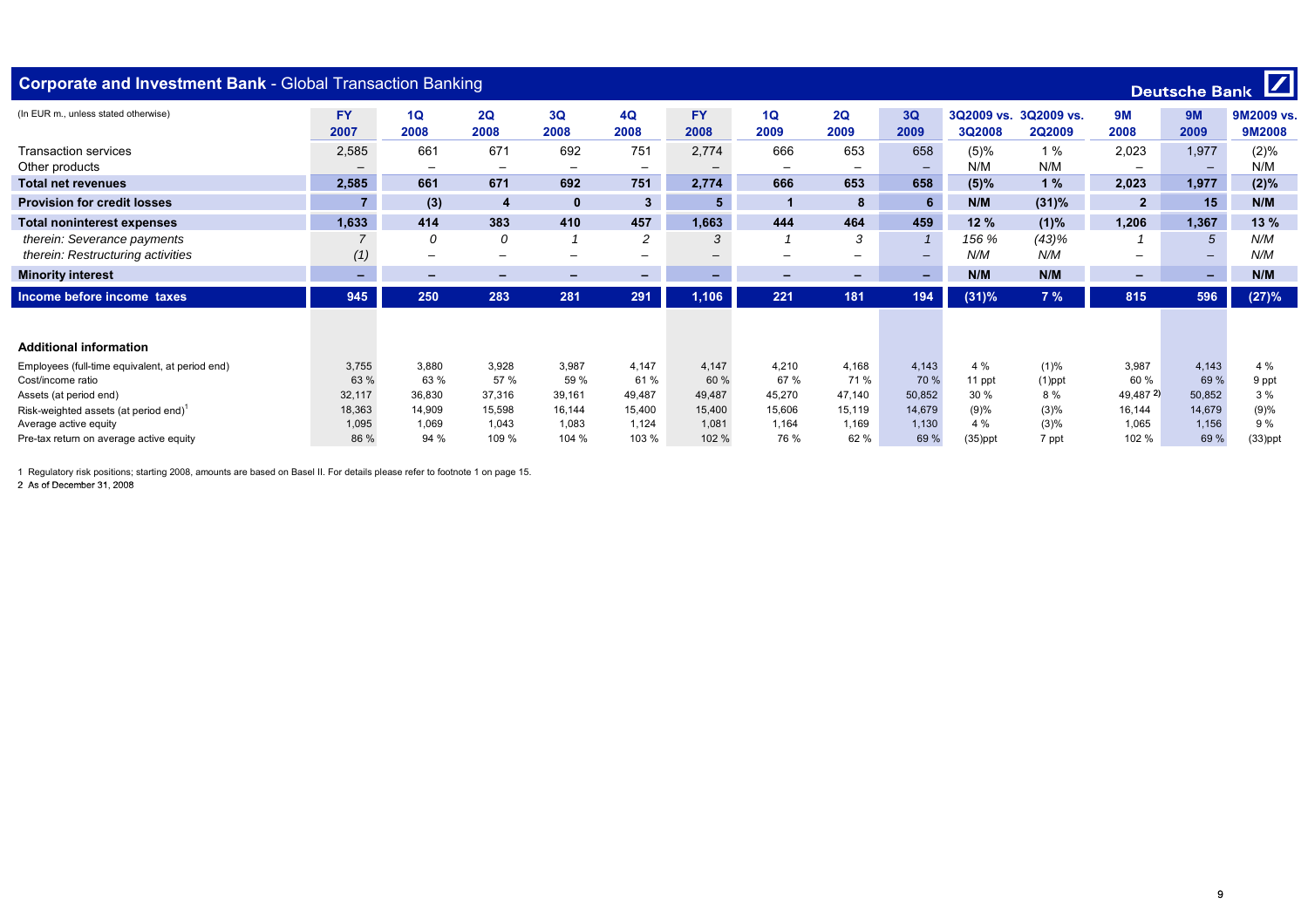| Deutsche Bank<br><b>Private Clients and Asset Management</b> |                   |                   |                          |            |                          |                          |            |                          |                          |           |                                        |            |                   |                      |
|--------------------------------------------------------------|-------------------|-------------------|--------------------------|------------|--------------------------|--------------------------|------------|--------------------------|--------------------------|-----------|----------------------------------------|------------|-------------------|----------------------|
| (In EUR m., unless stated otherwise)                         | <b>FY</b><br>2007 | 1Q<br>2008        | 2Q<br>2008               | 3Q<br>2008 | 4Q<br>2008               | <b>FY</b><br>2008        | 1Q<br>2009 | 2Q<br>2009               | 3Q<br>2009               | 3Q2008    | 3Q2009 vs. 3Q2009 vs.<br><b>2Q2009</b> | 9M<br>2008 | <b>9M</b><br>2009 | 9M2009 vs.<br>9M2008 |
| Portfolio/fund management                                    | 3,017             | 636               | 656                      | 617        | 547                      | 2,457                    | 450        | 495                      | 511                      | (17)%     | 3%                                     | 1,909      | 1,456             | (24)%                |
| <b>Brokerage</b>                                             | 2,172             | 528               | 539                      | 459        | 365                      | 1,891                    | 392        | 362                      | 352                      | (23)%     | (3)%                                   | 1,526      | 1,106             | (28)%                |
| Loan/deposit                                                 | 3,154             | 810               | 812                      | 825        | 803                      | 3,251                    | 824        | 890                      | 918                      | 11 %      | 3%                                     | 2,448      | 2,632             | 8 %                  |
| Payments, account & remaining financial services             | 1,030             | 277               | 270                      | 259        | 261                      | 1,066                    | 246        | 249                      | 249                      | (4)%      | $(0)\%$                                | 806        | 744               | $(8)\%$              |
| Other products                                               | 756               | 203               | 163                      | (13)       | 22                       | 376                      | (16)       | 35                       | 132                      | N/M       | N/M                                    | 353        | 151               | (57)%                |
| <b>Total net revenues</b>                                    | 10,129            | 2,454             | 2,440                    | 2,148      | 1,998                    | 9,041                    | 1,896      | 2,032                    | 2,161                    | 1%        | 6 %                                    | 7,042      | 6,089             | (14)%                |
| <b>Provision for credit losses</b>                           | 501               | 125               | 145                      | 169        | 229                      | 668                      | 169        | 221                      | 214                      | 26 %      | (3)%                                   | 440        | 605               | 38 %                 |
| Compensation and benefits                                    | 3,121             | 761               | 705                      | 651        | 793                      | 2,910                    | 718        | 858                      | 699                      | 7%        | (19)%                                  | 2,116      | 2,274             | 7%                   |
| therein: Severance payments                                  | 55                |                   | 3                        | 5          | 103                      | 113                      | 23         | 161                      | 21                       | N/M       | (87)%                                  | 10         | 205               | N/M                  |
| General and administrative expenses                          | 4,302             | 1,063             | 1,016                    | 1,155      | 1,231                    | 4,464                    | 979        | 984                      | 965                      | (16)%     | (2)%                                   | 3,234      | 2,928             | (9)%                 |
| Policyholder benefits and claims                             | 73                | 14                | $\overline{4}$           | 0          | (1)                      | 18                       | $\Omega$   | (0)                      | $\Omega$                 | N/M       | N/M                                    | 18         | $\Omega$          | (100)%               |
| Restructuring activities                                     | (9)               |                   | $\overline{\phantom{m}}$ |            | $\overline{\phantom{0}}$ | $\overline{\phantom{0}}$ |            | $\qquad \qquad -$        | $\overline{\phantom{0}}$ | N/M       | N/M                                    |            |                   | N/M                  |
| Impairment of intangible assets                              | 74                | $\qquad \qquad -$ | $\overline{\phantom{0}}$ | 8          | 572                      | 580                      |            | $\overline{\phantom{m}}$ | $\qquad \qquad -$        | N/M       | N/M                                    | 8          | $\qquad \qquad -$ | N/M                  |
| <b>Total noninterest expenses</b>                            | 7,560             | 1,838             | 1,725                    | 1,814      | 2,595                    | 7,972                    | 1,697      | 1,841                    | 1,663                    | (8)%      | (10)%                                  | 5,377      | 5,202             | (3)%                 |
| <b>Minority interest</b>                                     | 8                 | (0)               | (1)                      | (3)        | (16)                     | (20)                     | (4)        | (1)                      | $\bf{0}$                 | N/M       | N/M                                    | (4)        | (5)               | 32 %                 |
| Income (loss) before income taxes                            | 2,059             | 492               | 570                      | 167        | (809)                    | 420                      | 34         | (30)                     | 283                      | 69 %      | N/M                                    | 1,230      | 287               | (77)%                |
| <b>Additional information</b>                                |                   |                   |                          |            |                          |                          |            |                          |                          |           |                                        |            |                   |                      |
| Employees (full-time equivalent, at period end)              | 31,545            | 32,020            | 32,460                   | 32,883     | 32,646                   | 32,646                   | 32.641     | 31,881                   | 31,636                   | (4)%      | (1)%                                   | 32,883     | 31,636            | (4)%                 |
| Cost/income ratio                                            | 75 %              | 75 %              | 71 %                     | 84 %       | 130 %                    | 88 %                     | 90 %       | 91%                      | 77 %                     | $(7)$ ppt | $(14)$ ppt                             | 76 %       | 85 %              | 9 ppt                |
| Assets (at period end)                                       | 156,767           | 161,724           | 180,001                  | 187,580    | 188,785                  | 188,785                  | 187,434    | 182,288                  | 178,963                  | (5)%      | (2)%                                   | 188,785 2) | 178,963           | (5)%                 |
| Risk-weighted assets (at period end)                         | 85,586            | 49,746            | 52,790                   | 56,427     | 53,533                   | 53,533                   | 51,199     | 51,829                   | 50,153                   | (11)%     | (3)%                                   | 56,427     | 50,153            | (11)%                |
| Average active equity                                        | 8,539             | 8,162             | 7.749                    | 8,223      | 8,981                    | 8,315                    | 8,395      | 8.471                    | 8,549                    | 4 %       | 1%                                     | 8,042      | 8,413             | 5 %                  |
| Pre-tax return on average active equity                      | 24 %              | 24 %              | 29 %                     | 8 %        | (36)%                    | 5 %                      | 2%         | (1)%                     | 13 %                     | 5 ppt     | 14 ppt                                 | 20 %       | 5%                | $(15)$ ppt           |
| Invested assets (at period end, in EUR bn.)                  | 952               | 896               | 898                      | 894        | 816                      | 816                      | 809        | 821                      | 854                      | (4)%      | 4 %                                    | 894        | 854               | (4)%                 |
| Net new money (in EUR bn.)                                   | 59                | 11                | 10                       | (2)        | (17)                     | $\mathcal{A}$            | (6)        | (2)                      | 11                       | N/M       | N/M                                    | 20         | $\overline{4}$    | (81)%                |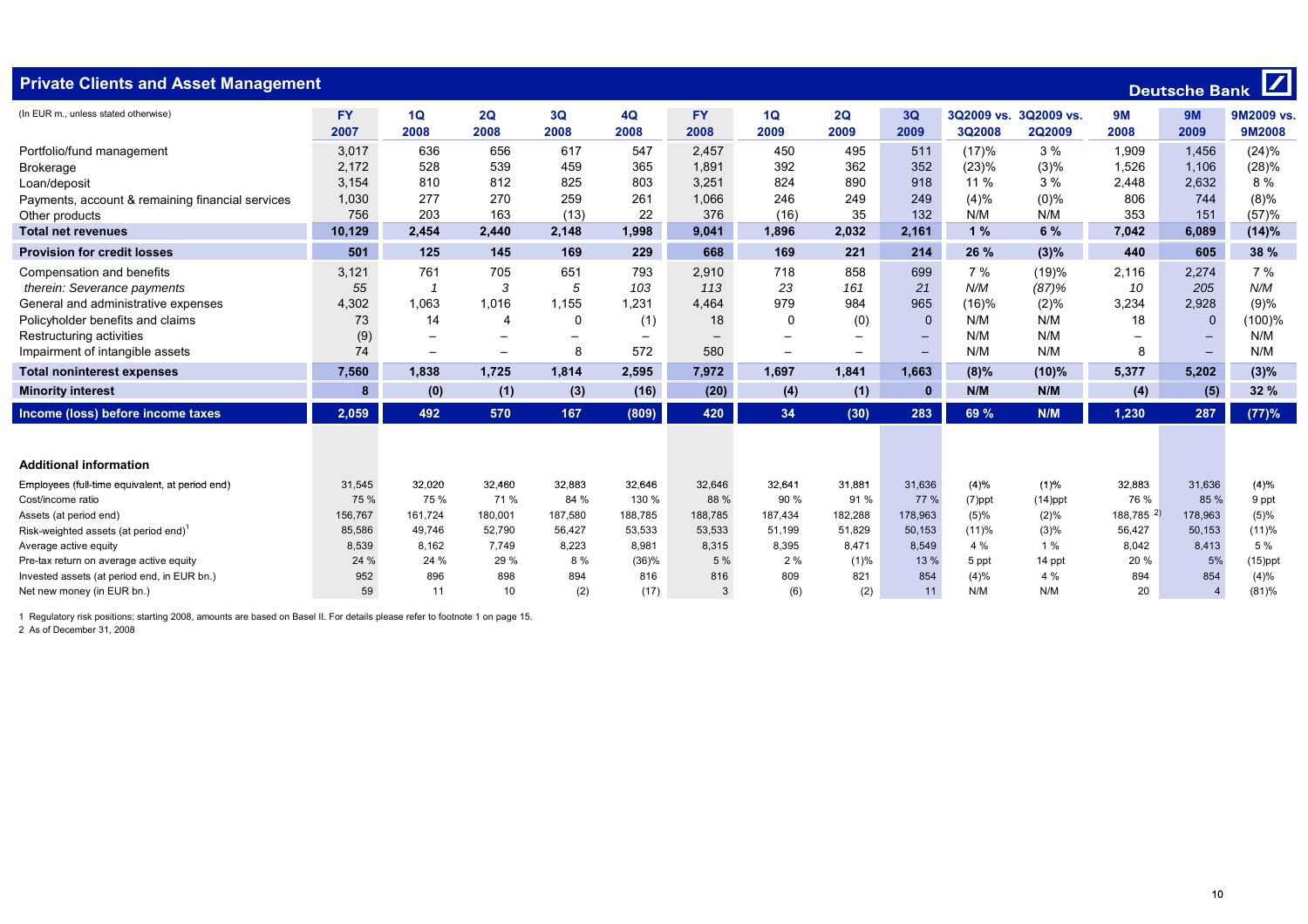| Private Clients and Asset Management - Asset and Wealth Management                                |                   |                          |                  |                          |                          |                          |            |                          |                   |               |                                        |                        | <b>Deutsche Bank</b>     | $\mathbf Z$                 |
|---------------------------------------------------------------------------------------------------|-------------------|--------------------------|------------------|--------------------------|--------------------------|--------------------------|------------|--------------------------|-------------------|---------------|----------------------------------------|------------------------|--------------------------|-----------------------------|
| (In EUR m., unless stated otherwise)                                                              | <b>FY</b><br>2007 | 1Q<br>2008               | 2Q<br>2008       | 3Q<br>2008               | 4Q<br>2008               | <b>FY</b><br>2008        | 1Q<br>2009 | 2Q<br>2009               | 3Q<br>2009        | <b>3Q2008</b> | 3Q2009 vs. 3Q2009 vs.<br><b>2Q2009</b> | <b>9M</b><br>2008      | <b>9M</b><br>2009        | 9M2009 vs.<br><b>9M2008</b> |
| Portfolio/fund management (AM)                                                                    | 2,351             | 485                      | 509              | 442                      | 405                      | 1,840                    | 336        | 346                      | 369               | (17)%         | 7 %                                    | 1,435                  | 1,051                    | (27)%                       |
| Portfolio/fund management (PWM)                                                                   | 414               | 96                       | 90               | 87                       | 87                       | 361                      | 73         | 79                       | 69                | (22)%         | (13)%                                  | 273                    | 221                      | (19)%                       |
| Portfolio/fund management                                                                         | 2,765             | 581                      | 598              | 529                      | 492                      | 2,201                    | 409        | 425                      | 437               | (17)%         | 3%                                     | 1,709                  | 1,272                    | (26)%                       |
| <b>Brokerage</b>                                                                                  | 964               | 238                      | 242              | 220                      | 207                      | 908                      | 188        | 184                      | 197               | (10)%         | 7 %                                    | 701                    | 570                      | (19)%                       |
| Loan/deposit                                                                                      | 223               | 62                       | 58               | 71                       | 75                       | 266                      | 63         | 87                       | 84                | 18 %          | (3)%                                   | 191                    | 235                      | 23 %                        |
| Payments, account & remaining financial services                                                  | 22                | 8                        | 6                | 6                        | $\overline{7}$           | 26                       | 5          | 5                        | 6                 | (1)%          | 10%                                    | 20                     | 16                       | (18)%                       |
| Other products                                                                                    | 401               | 112                      | 58               | (114)                    | (192)                    | (137)                    | (150)      | (85)                     | 47                | N/M           | N/M                                    | 55                     | (188)                    | N/M                         |
| <b>Total net revenues</b>                                                                         | 4,374             | 1,001                    | 962              | 713                      | 588                      | 3,264                    | 515        | 618                      | 772               | 8%            | 25 %                                   | 2,676                  | 1,904                    | (29)%                       |
| <b>Provision for credit losses</b>                                                                | $\overline{1}$    | $\mathbf{0}$             |                  | 1                        | 13                       | 15                       | 5          | $\overline{4}$           | $5\phantom{1}$    | N/M           | 25 %                                   | $\overline{2}$         | 14                       | N/M                         |
| <b>Total noninterest expenses</b>                                                                 | 3,453             | 813                      | 720              | 810                      | 1.451                    | 3,794                    | 687        | 700                      | 633               | (22)%         | (10)%                                  | 2,342                  | 2,019                    | (14)%                       |
| therein: Severance payments                                                                       | 28                | 0                        | $\overline{c}$   | 3                        | 24                       | 29                       | 13         | 46                       | 14                | N/M           | $(70)$ %                               | 5                      | 73                       | N/M                         |
| therein: Policyholder benefits and claims                                                         | 73                | 14                       | $\boldsymbol{4}$ | $\Omega$                 | (1)                      | 18                       | 0          | (0)                      | 0                 | N/M           | N/M                                    | 18                     | $\theta$                 | (100)%                      |
| therein: Restructuring activities                                                                 | (8)               | $\overline{\phantom{m}}$ |                  | $\overline{\phantom{0}}$ | $\overline{\phantom{a}}$ | $\overline{\phantom{m}}$ |            | $\overline{\phantom{m}}$ | $\qquad \qquad -$ | N/M           | N/M                                    |                        | $\overline{\phantom{0}}$ | N/M                         |
| therein: Impairment of intangible assets                                                          | 74                | $\equiv$                 |                  | 8                        | 572                      | 580                      | $\sim$     | $\equiv$                 | $\qquad \qquad -$ | N/M           | N/M                                    | 8                      | $\qquad \qquad -$        | N/M                         |
| <b>Minority interest</b>                                                                          | $\overline{7}$    | (0)                      | (1)              | (3)                      | (16)                     | (20)                     | (4)        | (1)                      | $\mathbf{0}$      | N/M           | N/M                                    | (4)                    | (5)                      | 27%                         |
| Income (loss) before income taxes                                                                 | 913               | 188                      | 242              | (95)                     | (860)                    | (525)                    | (173)      | (85)                     | 134               | N/M           | N/M                                    | 335                    | (123)                    | N/M                         |
|                                                                                                   |                   |                          |                  |                          |                          |                          |            |                          |                   |               |                                        |                        |                          |                             |
| <b>Additional information</b>                                                                     |                   |                          |                  |                          |                          |                          |            |                          |                   |               |                                        |                        |                          |                             |
| Employees (full-time equivalent, at period end)                                                   | 7,599             | 7,742                    | 7,842            | 7,915                    | 7,735                    | 7,735                    | 7,567      | 7,066                    | 6,893             | (13)%         | (2)%                                   | 7,915                  | 6,893                    | (13)%                       |
| Cost/income ratio                                                                                 | 79 %              | 81 %                     | 75 %             | 114 %                    | N/M                      | 116 %                    | 133 %      | 113 %                    | 82 %              | $(32)$ ppt    | $(31)$ ppt                             | 88 %                   | 106 %                    | 18 ppt                      |
| Assets (at period end)                                                                            | 39,180            | 39,568                   | 56,046           | 59,737                   | 50,473                   | 50,473                   | 46,854     | 43,872                   | 42,275            | (29)%         | (4)%                                   | $50,473$ <sup>2)</sup> | 42,275                   | (16)%                       |
| Risk-weighted assets (at period end) <sup>1</sup>                                                 | 15,864            | 13,426                   | 13,768           | 16,254                   | 16,051                   | 16,051                   | 15,184     | 13,742                   | 12,810            | (21)%         | (7)%                                   | 16,254                 | 12,810                   | (21)%                       |
| Average active equity                                                                             | 5,109             | 4,772                    | 4,506            | 4,555                    | 5,499                    | 4,870                    | 4,715      | 4,754                    | 4,960             | 9 %           | 4 %                                    | 4,597                  | 4,748                    | 3%                          |
| Pre-tax return on average active equity                                                           | 18 %              | 16 %                     | 22 %             | (8)%                     | (63)%                    | (11)%                    | (15)%      | (7)%                     | 11 %              | 19 ppt        | 18 ppt                                 | 10 %                   | (3)%                     | $(13)$ ppt                  |
| Invested assets (at period end, in EUR bn.)                                                       | 749               | 698<br>516               | 700              | 700<br>510               | 628                      | 628                      | 627        | 632<br>460               | 657               | (6)%          | 4 %                                    | 700<br>510             | 657                      | (6)%                        |
| Invested assets AM (at period end, in EUR bn.)<br>Invested assets PWM (at period end, in EUR bn.) | 555<br>194        | 182                      | 515<br>184       | 191                      | 463<br>164               | 463<br>164               | 462<br>165 | 171                      | 476<br>182        | (7)%<br>(5)%  | 3 %<br>6 %                             | 191                    | 476<br>182               | (7)%<br>(5)%                |
| Net new money (in EUR bn.)                                                                        | 40                | $\overline{7}$           | 8                | (5)                      | (23)                     | (13)                     | (4)        | (2)                      | 10                | N/M           | N/M                                    | 10                     | $\overline{4}$           | N/M                         |
| Net new money AM (in EUR bn.)                                                                     | 27                | $\overline{2}$           |                  | (11)                     | (15)                     | (22)                     | (3)        | (3)                      | 5                 | N/M           | N/M                                    | (8)                    | (0)                      | N/M                         |
| Net new money PWM (in EUR bn.)                                                                    | 13                | 5                        | 6                | 6                        | (8)                      | 10 <sup>1</sup>          | (1)        | $\overline{1}$           |                   | N/M           | N/M                                    | 18                     | 5 <sup>5</sup>           | N/M                         |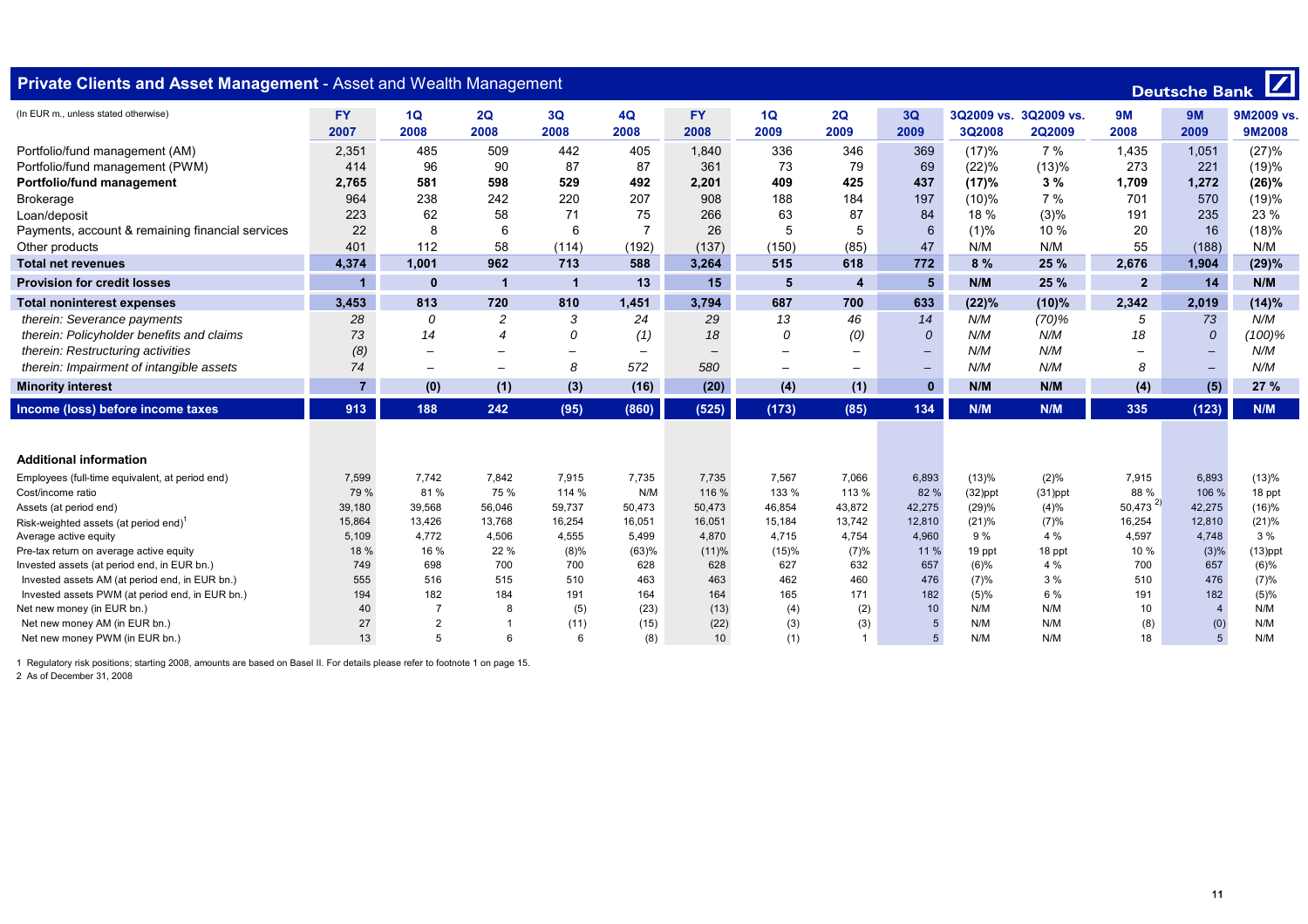| Deutsche Bank<br><b>Private Clients and Asset Management - Private &amp; Business Clients</b> |                   |                                |            |                          |                          |                   |                          |              |                              |                             |                             |                          |             |                      |
|-----------------------------------------------------------------------------------------------|-------------------|--------------------------------|------------|--------------------------|--------------------------|-------------------|--------------------------|--------------|------------------------------|-----------------------------|-----------------------------|--------------------------|-------------|----------------------|
| (In EUR m., unless stated otherwise)                                                          | <b>FY</b><br>2007 | 1Q<br>2008                     | 2Q<br>2008 | 3Q<br>2008               | <b>4Q</b><br>2008        | <b>FY</b><br>2008 | 1Q<br>2009               | 2Q<br>2009   | 3Q<br>2009                   | 3Q2009 vs.<br><b>3Q2008</b> | 3Q2009 vs.<br><b>2Q2009</b> | 9M<br>2008               | 9M<br>2009  | 9M2009 vs.<br>9M2008 |
| Portfolio/fund management                                                                     | 252               | 55                             | 58         | 88                       | 55                       | 256               | 41                       | 70           | 74                           | (16)%                       | 6 %                         | 201                      | 184         | (8)%                 |
| <b>Brokerage</b>                                                                              | 1,207             | 290                            | 297        | 239                      | 157                      | 983               | 204                      | 178          | 155                          | (35)%                       | (13)%                       | 826                      | 537         | (35)%                |
| Loan/deposit                                                                                  | 2,932             | 748                            | 754        | 754                      | 728                      | 2,985             | 761                      | 803          | 833                          | 11 %                        | 4 %                         | 2,257                    | 2,397       | 6 %                  |
| Payments, account & remaining financial services                                              | 1.008             | 269                            | 264        | 253                      | 254                      | 1.040             | 241                      | 244          | 243                          | (4)%                        | (1)%                        | 786                      | 728         | (7)%                 |
| Other products                                                                                | 355               | 91                             | 105        | 101                      | 215                      | 513               | 134                      | 119          | 85                           | (16)%                       | (29)%                       | 298                      | 339         | 14 %                 |
| <b>Total net revenues</b>                                                                     | 5.755             | 1.454                          | 1.478      | 1.435                    | 1.410                    | 5,777             | 1,381                    | 1.414        | 1,389                        | $(3)\%$                     | (2)%                        | 4,367                    | 4.185       | (4)%                 |
| <b>Provision for credit losses</b>                                                            | 501               | 125                            | 144        | 168                      | 216                      | 653               | 165                      | 217          | 209                          | 24 %                        | (4)%                        | 438                      | 591         | 35%                  |
| <b>Total noninterest expenses</b>                                                             | 4,108             | 1,025                          | 1,006      | 1,004                    | 1,143                    | 4,178             | 1,010                    | 1.141        | 1,031                        | 3%                          | (10)%                       | 3,035                    | 3,183       | 5 %                  |
| therein: Severance payments                                                                   | 27                |                                |            | $\overline{c}$           | 79                       | 84                | 9                        | 115          | $\overline{7}$               | N/M                         | (94)%                       | 5                        | 132         | N/M                  |
| therein: Restructuring activities                                                             | (1)               | $\overline{\phantom{0}}$       | $-$        | $\overline{\phantom{0}}$ | $\overline{\phantom{0}}$ | -                 | $\overline{\phantom{0}}$ | -            | $\qquad \qquad \blacksquare$ | N/M                         | N/M                         | $\overline{\phantom{0}}$ | -           | N/M                  |
| <b>Minority interest</b>                                                                      | $\mathbf{0}$      | $\mathbf{0}$                   | $\bf{0}$   | (0)                      | $\mathbf{0}$             | $\mathbf{0}$      | (0)                      | $\mathbf{0}$ | $\mathbf{0}$                 | N/M                         | N/M                         | $\mathbf{0}$             | $\mathbf 0$ | N/M                  |
| Income before income taxes                                                                    | 1,146             | 304                            | 328        | 262                      | 51                       | 945               | 206                      | 55           | 149                          | (43)%                       | 169 %                       | 894                      | 411         | (54)%                |
| <b>Additional information</b>                                                                 |                   |                                |            |                          |                          |                   |                          |              |                              |                             |                             |                          |             |                      |
| Employees (full-time equivalent, at period end)                                               | 23,946            | 24.278                         | 24,618     | 24,969                   | 24,912                   | 24,912            | 25,074                   | 24,814       | 24,743                       | (1)%                        | $(0)\%$                     | 24,969                   | 24,743      | (1)%                 |
| Cost/income ratio                                                                             | 71 %              | 70 %                           | 68 %       | 70 %                     | 81 %                     | 72 %              | 73 %                     | 81%          | 74 %                         | 4 ppt                       | $(7)$ ppt                   | 69 %                     | 76 %        | 7 ppt                |
| Assets (at period end)                                                                        | 117,809           | 122,406                        | 123,998    | 127,899                  | 138,350                  | 138,350           | 140,609                  | 138,457      | 136,719                      | 7 %                         | (1)%                        | 138,350 <sup>2</sup>     | 136,719     | (1)%                 |
| Risk-weighted assets (at period end)                                                          | 69,722            | 36,320                         | 39,022     | 40.173                   | 37.482                   | 37,482            | 36,015                   | 38,087       | 37,343                       | (7)%                        | (2)%                        | 40,173                   | 37,343      | (7)%                 |
| Average active equity                                                                         | 3,430             | 3,390                          | 3.243      | 3,669                    | 3,482                    | 3,445             | 3,681                    | 3.717        | 3,589                        | (2)%                        | (3)%                        | 3,444                    | 3,665       | 6 %                  |
| Pre-tax return on average active equity                                                       | 33 %              | 36 %                           | 40 %       | 29 %                     | 6 %                      | 27 %              | 22 %                     | 6 %          | 17 %                         | $(12)$ ppt                  | 11 ppt                      | 35 %                     | 15 %        | $(20)$ ppt           |
| Invested assets (at period end, in EUR bn.)                                                   | 203               | 198<br>$\overline{\mathbf{A}}$ | 198<br>3   | 193<br>3                 | 189<br>6                 | 189<br>15         | 182                      | 189          | 196                          | 2%<br>N/M                   | 4 %<br>N/M                  | 193                      | 196         | 2 %<br>N/M           |
| Net new money (in EUR bn.)                                                                    | 19                |                                |            |                          |                          |                   | (2)                      | $\Omega$     |                              |                             |                             | 10                       | (1)         |                      |

 $\overline{\phantom{a}}$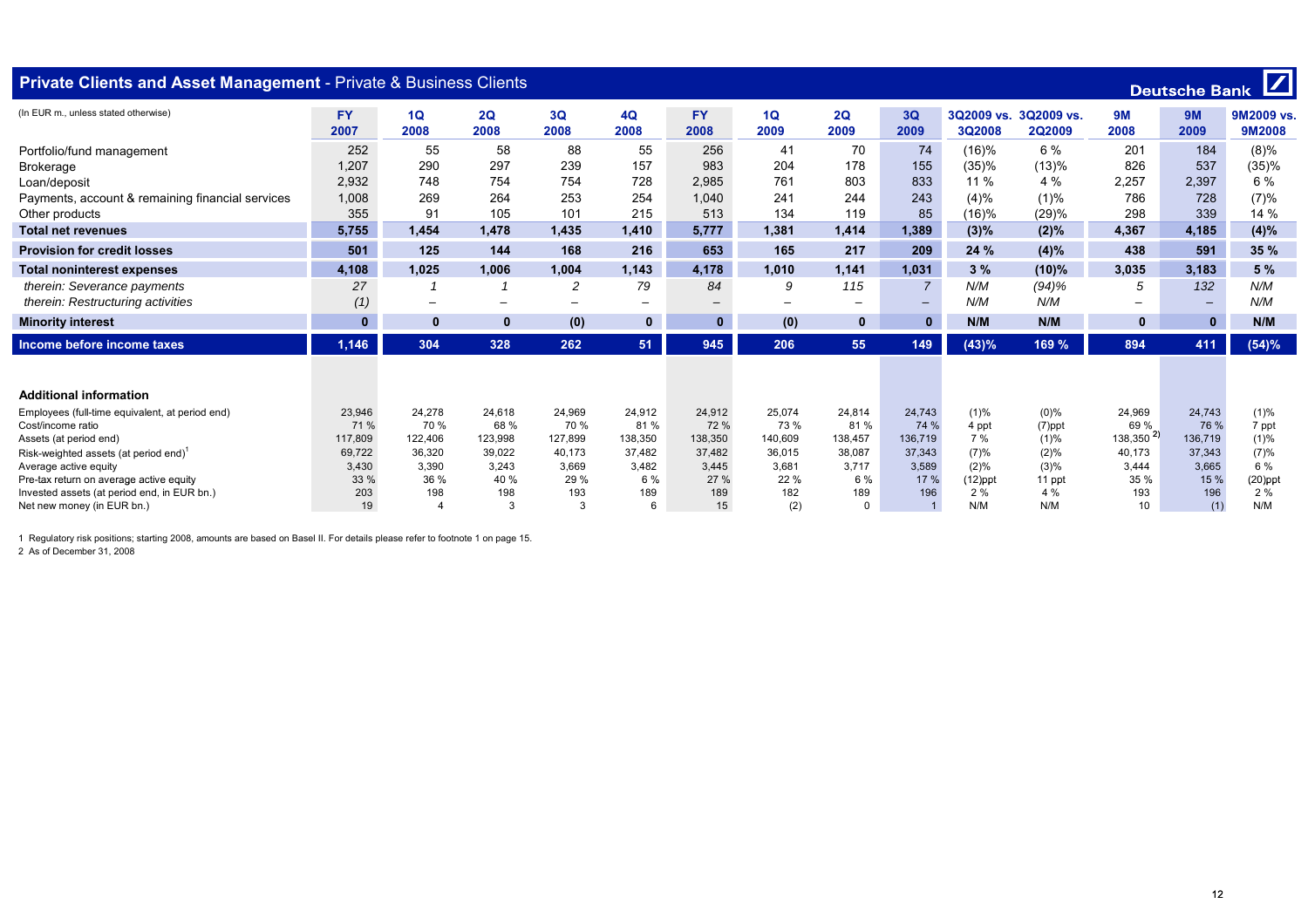| <b>Consolidation &amp; Adjustments</b><br><b>Corporate Investments</b>                                                          |                        |                                                                     |                                     |                                                            |                                                                 |                                     |                                |                                             |                                                  |                            |                             |                                                                 | Deutsche Bank             | $\boxed{Z}$               |
|---------------------------------------------------------------------------------------------------------------------------------|------------------------|---------------------------------------------------------------------|-------------------------------------|------------------------------------------------------------|-----------------------------------------------------------------|-------------------------------------|--------------------------------|---------------------------------------------|--------------------------------------------------|----------------------------|-----------------------------|-----------------------------------------------------------------|---------------------------|---------------------------|
| (In EUR m., unless stated otherwise)                                                                                            | <b>FY</b><br>2007      | 1Q<br>2008                                                          | 2Q<br>2008                          | 3Q<br>2008                                                 | 4Q<br>2008                                                      | <b>FY</b><br>2008                   | 1Q<br>2009                     | 2Q<br>2009                                  | 3Q<br>2009                                       | 3Q2009 vs.<br>3Q2008       | 3Q2009 vs.<br><b>2Q2009</b> | 9M<br>2008                                                      | 9M<br>2009                | 9M2009 vs.<br>9M2008      |
| <b>Corporate Investments</b>                                                                                                    |                        |                                                                     |                                     |                                                            |                                                                 |                                     |                                |                                             |                                                  |                            |                             |                                                                 |                           |                           |
| <b>Net revenues</b>                                                                                                             | 1,517                  | 705                                                                 | 296                                 | 261                                                        | 28                                                              | 1,290                               | 153                            | 660                                         | 242                                              | (7)%                       | (63)%                       | 1,262                                                           | 1,055                     | $(16)\%$                  |
| <b>Provision for credit losses</b>                                                                                              | $\mathbf{3}$           | (0)                                                                 | (1)                                 | (1)                                                        |                                                                 | (1)                                 | (0)                            | (0)                                         | $\overline{7}$                                   | N/M                        | N/M                         | (2)                                                             | 6                         | N/M                       |
| Compensation and benefits<br>General and administrative expenses<br>Restructuring activities<br>Impairment of intangible assets | 9<br>158<br>(0)<br>54  | $\overline{2}$<br>24<br>$\qquad \qquad$<br>$\overline{\phantom{m}}$ | 3<br>20<br>$\overline{\phantom{m}}$ | 20<br>$\overline{\phantom{m}}$<br>$\overline{\phantom{m}}$ | 3<br>23<br>$\overline{\phantom{0}}$<br>$\overline{\phantom{0}}$ | 9<br>85<br>$\overline{\phantom{m}}$ | $\overline{2}$<br>87<br>-<br>— | 2<br>131<br>$\overline{\phantom{0}}$<br>151 | 3<br>115<br><b>_</b><br>$\overline{\phantom{0}}$ | 133 %<br>N/M<br>N/M<br>N/M | 27 %<br>(12)%<br>N/M<br>N/M | 6<br>63<br>$\overline{\phantom{0}}$<br>$\overline{\phantom{0}}$ | 332<br>151                | 13 %<br>N/M<br>N/M<br>N/M |
| <b>Total noninterest expenses</b>                                                                                               | 220                    | 26                                                                  | 22                                  | 21                                                         | 26                                                              | 95                                  | 89                             | 284                                         | 117                                              | N/M                        | (59)%                       | 69                                                              | 490                       | N/M                       |
| <b>Minority interest</b>                                                                                                        | (5)                    | (0)                                                                 | (0)                                 | $\overline{2}$                                             | $\mathbf{0}$                                                    | $\mathbf{2}$                        | $\mathbf{0}$                   | (1)                                         | $\mathbf{0}$                                     | (77)%                      | N/M                         | $\overline{2}$                                                  | (0)                       | N/M                       |
| Income before income taxes                                                                                                      | 1,299                  | 679                                                                 | 275                                 | 238                                                        |                                                                 | 1,194                               | 65                             | 377                                         | 117                                              | $(51)$ %                   | (69)%                       | 1,193                                                           | 559                       | (53)%                     |
| <b>Additional information</b>                                                                                                   |                        |                                                                     |                                     |                                                            |                                                                 |                                     |                                |                                             |                                                  |                            |                             |                                                                 |                           |                           |
| Employees (full-time equivalent, at period end)                                                                                 | 29                     | 29                                                                  | 28                                  | 26                                                         | 22                                                              | 22                                  | 20                             | 25                                          | 28                                               | 7 %                        | 12 %                        | 26                                                              | 28                        | 7 %                       |
| Assets (at period end)<br>Risk-weighted assets (at period end) <sup>1</sup><br>Average active equity                            | 13,005<br>4,891<br>473 | 9,910<br>5,459<br>278                                               | 8,782<br>4,056<br>225               | 7,505<br>3,020<br>409                                      | 18,297<br>2,677<br>573                                          | 18,297<br>2,677<br>403              | 27.853<br>14,222<br>2.913      | 29,312<br>16,067<br>4.593                   | 29,318<br>17,110<br>4.780                        | N/M<br>N/M<br>N/M          | $0\%$<br>6 %<br>4 %         | $18,297$ <sup>2)</sup><br>3,020<br>315                          | 29,318<br>17,110<br>4,106 | 60%<br>N/M<br>N/M         |

| <b>Consolidation &amp; Adjustments</b>                                      |        |                          |                          |                          |                          |        |        |        |                          |       |       |                          |                |       |
|-----------------------------------------------------------------------------|--------|--------------------------|--------------------------|--------------------------|--------------------------|--------|--------|--------|--------------------------|-------|-------|--------------------------|----------------|-------|
| Net revenues                                                                |        | (84)                     | (198)                    | 252                      | 112                      | 82     | 267    | (50)   | (263)                    | N/M   | N/M   | (30)                     | (46)           | 55 %  |
| <b>Provision for credit losses</b>                                          | (1)    | (0)                      | (0)                      |                          | 0                        |        | (0)    | (0)    | (0)                      | N/M   | N/M   |                          | (0)            | N/M   |
| <b>Total noninterest expenses</b>                                           | (199)  | (21)                     | (27)                     | 36                       | 11                       | (0)    | 91     | (25)   | 20 <sub>2</sub>          | (43)% | N/M   | (12)                     | 86             | N/M   |
| therein: Severance payments                                                 | 63     | 12                       | 11                       | 17                       | 66                       | 106    | 18     | 101    | 26                       | 53 %  | (74)% | 40                       | 145            | N/M   |
| therein: Policyholder benefits and claims                                   | 5      |                          | 2                        | 0                        |                          | 4      |        | 0      | (0)                      | N/M   | N/M   |                          |                | (51)% |
| therein: Restructuring activities                                           | (0)    | $\overline{\phantom{0}}$ | $\overline{\phantom{0}}$ | $\overline{\phantom{0}}$ | $\overline{\phantom{0}}$ | -      | -      | -      | $\overline{\phantom{0}}$ | N/M   | N/M   | $\overline{\phantom{0}}$ | -              | N/M   |
| <b>Minority interest</b>                                                    | (37)   | 8                        | 5                        | 21                       | 32 <sup>°</sup>          | 66     | 3      | 17     | (16)                     | N/M   | N/M   | 34                       | $\overline{4}$ | (89)% |
| Income (loss) before income taxes                                           | 243    | (72)                     | (176)                    | 195                      | 68                       | 15     | 173    | (41)   | (267)                    | N/M   | N/M   | (53)                     | (136)          | 156 % |
| <b>Additional information</b>                                               |        |                          |                          |                          |                          |        |        |        |                          |       |       |                          |                |       |
| Employees Infrastructure functions (full-time equivalent,<br>at period end) | 30,419 | 30,799                   | 32,371                   | 33,070                   | 32,965                   | 32,965 | 33,338 | 32,968 | 32,658                   | (1)%  | (1)%  | 33,070                   | 32,658         | (1)%  |
| Assets (at period end)                                                      | 8,699  | 11,629                   | 9,097                    | 10,985                   | 13,110                   | 13,110 | 12,709 | 10,379 | 8,324                    | (24)% | (20)% | $13,110^{2}$             | 8,324          | (37)% |
| Risk-weighted assets (at period end)                                        | 1,315  | 2,209                    | 2,700                    | 2,583                    | 1.779                    | 1,779  | 2,026  | 2,319  | 3,246                    | 26 %  | 40 %  | 2,583                    | 3,246          | 26 %  |
| Average active equity                                                       | 368    | 1,403                    | 3,155                    | 4,395                    | 3,614                    | 3,100  | 347    | 1,410  | 3,785                    | (14)% | 168 % | 3,223                    | 2,063          | (36)% |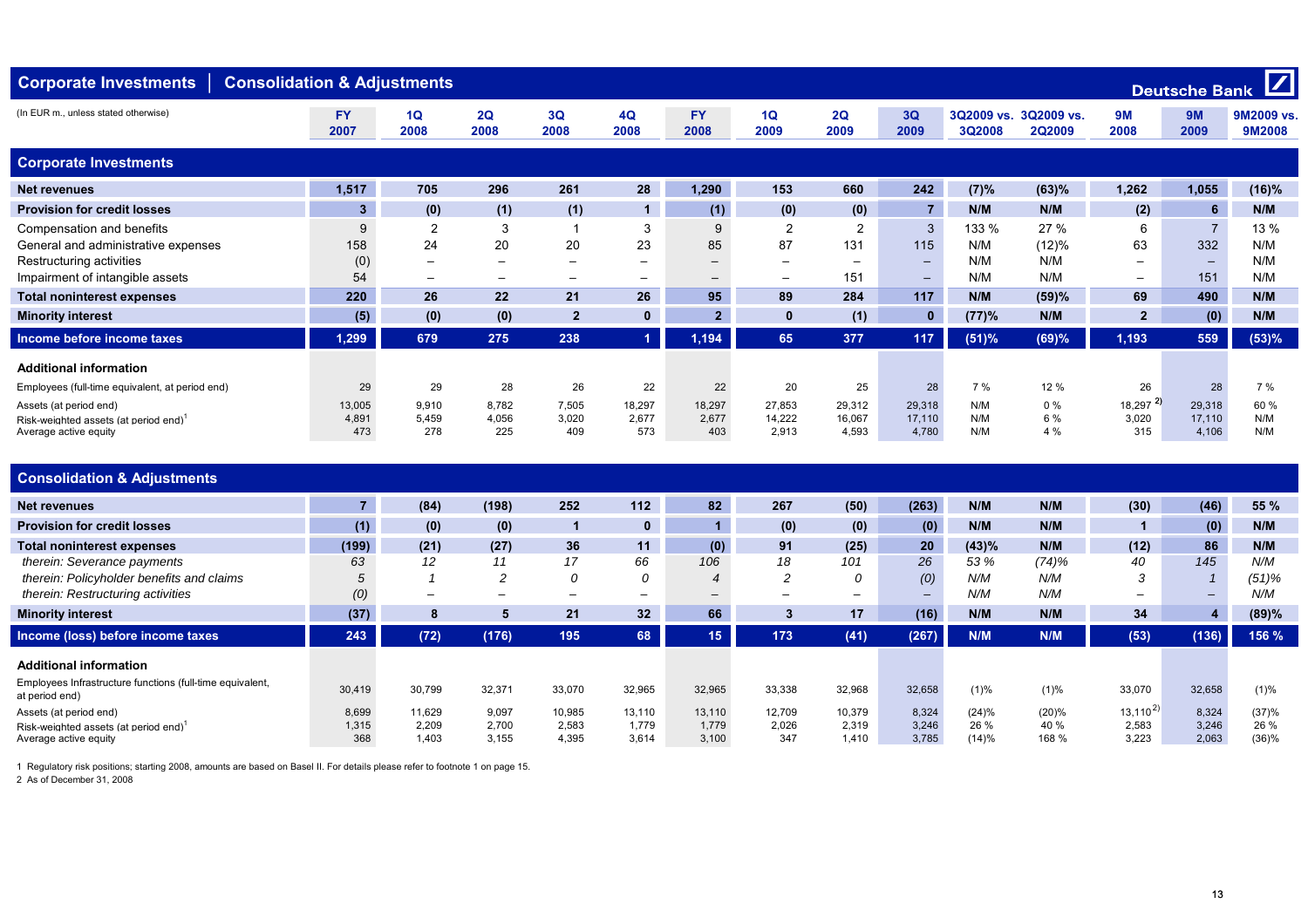#### **Credit risk000 to 1000 minutes and 2000 minutes and 2000 minutes and 2000 minutes and 2000 minutes and 2000 minutes and**

### $\boxed{7}$ **Deutsche Bank**

| (In EUR m., unless stated otherwise)              | <b>FY</b><br>2007        | 1Q<br>2008               | 2Q<br>2008               | 3Q<br>2008               | 4Q<br>2008               | <b>FY</b><br>2008 | 1Q<br>2009 | 2Q<br>2009               | 3Q<br>2009               | 3Q2009 vs.<br>3Q2008 | 3Q2009 vs.<br><b>2Q2009</b> | <b>9M</b><br>2008        | <b>9M</b><br>2009 | 9M2009 vs.<br>9M2008 |
|---------------------------------------------------|--------------------------|--------------------------|--------------------------|--------------------------|--------------------------|-------------------|------------|--------------------------|--------------------------|----------------------|-----------------------------|--------------------------|-------------------|----------------------|
| <b>Allowance for loan losses</b>                  |                          |                          |                          |                          |                          |                   |            |                          |                          |                      |                             |                          |                   |                      |
| Balance, beginning of period                      | 1,670                    | 1,705                    | 1,667                    | 1,650                    | 1,725                    | 1,705             | 1,938      | 2,285                    | 3,127                    | 90%                  | 37 %                        | 1,705                    | 1,938             | 14%                  |
| Provision for loan losses                         | 651                      | 124                      | 154                      | 241                      | 565                      | 1,084             | 539        | 980                      | 531                      | 120 %                | (46)%                       | 519                      | 2,049             | N/M                  |
| Net charge-offs                                   | (527)                    | (124)                    | (159)                    | (194)                    | (302)                    | (778)             | (192)      | (99)                     | (394)                    | 103 %                | N/M                         | (476)                    | (685)             | 44 %                 |
| Charge-offs                                       | (752)                    | (183)                    | (228)                    | (244)                    | (335)                    | (990)             | (234)      | (140)                    | (429)                    | 76 %                 | N/M                         | (654)                    | (803)             | 23 %                 |
| Recoveries                                        | 225                      | 59                       | 69                       | 50                       | 33                       | 212               | 42         | 41                       | 35                       | (30)%                | (14)%                       | 178                      | 118               | (34)%                |
| Changes in the group of consolidated companies    | $\overline{\phantom{0}}$ | $\overline{\phantom{0}}$ |                          | $\overline{\phantom{0}}$ |                          |                   |            |                          | $\qquad \qquad -$        | N/M                  | N/M                         | $\overline{\phantom{0}}$ | $\qquad \qquad -$ | N/M                  |
| Exchange rate changes/other                       | (88)                     | (39)                     | (12)                     | 28                       | (50)                     | (74)              | -1         | (38)                     | (85)                     | N/M                  | 121 %                       | (23)                     | (122)             | N/M                  |
| <b>Balance, end of period</b>                     | 1,705                    | 1,667                    | 1,650                    | 1,725                    | 1,938                    | 1,938             | 2,285      | 3,127                    | 3,180                    | 84 %                 | 2%                          | 1,725                    | 3,180             | 84 %                 |
|                                                   |                          |                          |                          |                          |                          |                   |            |                          |                          |                      |                             |                          |                   |                      |
| Allowance for off-balance sheet positions         |                          |                          |                          |                          |                          |                   |            |                          |                          |                      |                             |                          |                   |                      |
| Balance, beginning of period                      | 256                      | 219                      | 204                      | 185                      | 187                      | 219               | 210        | 204                      | 183                      | (1)%                 | (10)%                       | 219                      | 210               | (4)%                 |
| Provision for off-balance sheet positions         | (38)                     | (10)                     | (19)                     | (5)                      | 26                       | (8)               | (13)       | 20                       | 13                       | N/M                  | (37)%                       | (34)                     | 21                | N/M                  |
| Usage                                             | $\overline{\phantom{m}}$ |                          | $\overline{\phantom{0}}$ |                          |                          |                   |            | (42)                     | $\overline{\phantom{0}}$ | N/M                  | N/M                         | $\overline{\phantom{0}}$ | (42)              | N/M                  |
| Changes in the group of consolidated companies    | 10                       | $\overline{\phantom{0}}$ |                          | $\overline{\phantom{0}}$ | $\overline{\phantom{0}}$ | $\qquad \qquad$   |            | $\overline{\phantom{0}}$ | $\overline{\phantom{0}}$ | N/M                  | N/M                         |                          |                   | N/M                  |
| Exchange rate changes                             | (8)                      | (5)                      | 0                        |                          | (3)                      | (1)               | 7          | (0)                      | (2)                      | N/M                  | N/M                         | 2                        | $\overline{4}$    | 168 %                |
| <b>Balance, end of period</b>                     | 219                      | 204                      | 185                      | 187                      | 210                      | 210               | 204        | 183                      | 193                      | 4 %                  | 6 %                         | 187                      | 193               | 4 %                  |
|                                                   |                          |                          |                          |                          |                          |                   |            |                          |                          |                      |                             |                          |                   |                      |
| <b>Provision for credit losses</b>                | 612                      | 114                      | 135                      | 236                      | 591                      | 1,076             | 526        | 1,000                    | 544                      | 130 %                | (46)%                       | 485                      | 2,070             | N/M                  |
| Problem loans (at period end)                     |                          |                          |                          |                          |                          |                   |            |                          |                          |                      |                             |                          |                   |                      |
| Nonaccrual loans                                  | 2,831                    | 2,915                    | 3,014                    | 3,628                    | 4,210                    | 4,210             | 5,274      | 7,644                    | 8,097                    | 123 %                | 6 %                         | 3,628                    | 8,097             | 123 %                |
| Loans 90 days or more past due and still accruing | 220                      | 214                      | 215                      | 194                      | 201                      | 201               | 271        | 280                      | 305                      | 57 %                 | 9 %                         | 194                      | 305               | 57 %                 |
| Troubled debt restructurings                      | 93                       | 59                       | 96                       | 120                      | 144                      | 144               | 174        | 304                      | 323                      | 170 %                | 6 %                         | 120                      | 323               | 170 %                |
| Total problem loans (at period end)               | 3,144                    | 3,189                    | 3,325                    | 3,942                    | 4,555                    | 4,555             | 5,719      | 8,228                    | 8,725                    | 121 %                | 6 %                         | 3,942                    | 8,725             | 121 %                |
| thereof: IFRS impaired loans (at period end)      | 2,645                    | 2,709                    | 2.546                    | 3.249                    | 3,682                    | 3,682             | 4,543      | 6,731                    | 6,783                    | 109 %                | 1%                          | 3,249                    | 6,783             | 109 %                |
|                                                   |                          |                          |                          |                          |                          |                   |            |                          |                          |                      |                             |                          |                   |                      |
| Loans                                             |                          |                          |                          |                          |                          |                   |            |                          |                          |                      |                             |                          |                   |                      |
| Total loans (at period end)                       | 200,597                  | 209,102                  | 217,252                  | 254,517                  | 271,219                  | 271,219           | 275,548    | 267,612                  | 263,335                  | 3%                   | (2)%                        | 254,517                  | 263,335           | 3%                   |
| <b>Deduct</b>                                     |                          |                          |                          |                          |                          |                   |            |                          |                          |                      |                             |                          |                   |                      |
| Allowance for loan losses                         | 1,705                    | 1.667                    | 1,650                    | 1,725                    | 1,938                    | 1,938             | 2,285      | 3,127                    | 3,180                    | 84 %                 | 2 %                         | 1.725                    | 3,180             | 84 %                 |
| Total loans net (at period end)                   | 198.892                  | 207,435                  | 215,602                  | 252,793                  | 269,281                  | 269,281           | 273,263    | 264,485                  | 260,155                  | 3%                   | (2)%                        | 252,793                  | 260,155           | 3%                   |

1 Includes provision for loan losses and provision for off-balance sheet positions.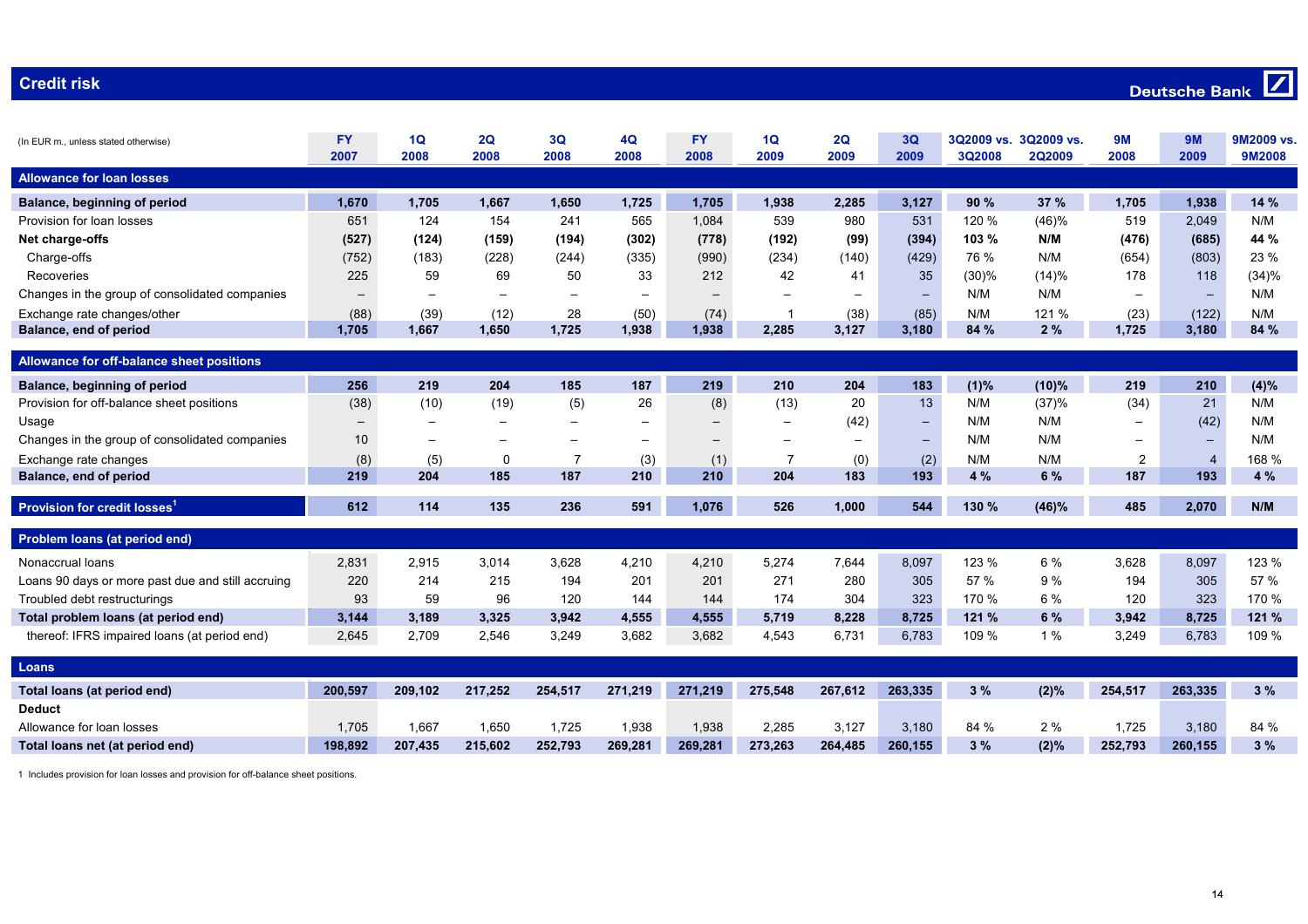| <b>Regulatory capital and market risk</b> |                          |                          |                          |                          |                          |                          |                          |                        |                                  | $\mathbf Z$<br><b>Deutsche Bank</b> |
|-------------------------------------------|--------------------------|--------------------------|--------------------------|--------------------------|--------------------------|--------------------------|--------------------------|------------------------|----------------------------------|-------------------------------------|
| (In EUR m., unless stated otherwise)      | <b>Dec 31.</b><br>2007   | <b>Mar 31.</b><br>2008   | <b>Jun 30.</b><br>2008   | <b>Sep 30.</b><br>2008   | <b>Dec 31.</b><br>2008   | <b>Mar 31.</b><br>2009   | <b>Jun 30.</b><br>2009   | <b>Sep 30,</b><br>2009 | Sep 30, 2009 vs.<br>Sep 30, 2008 | Sep 30, 2009 vs.<br>Dec 31, 2008    |
| Regulatory capital <sup>1</sup>           |                          |                          |                          |                          |                          |                          |                          |                        |                                  |                                     |
| Tier 1 capital                            | 28,320                   | 27.857                   | 28,327                   | 32,785                   | 31,094                   | 32,316                   | 32,509                   | 33,717                 | 3%                               | 8%                                  |
| Tier 2 capital                            | 9,729                    | 7,309                    | 8,669                    | 7,783                    | 6,302                    | 4,653                    | 4,243                    | 3,820                  | (51)%                            | (39)%                               |
| Available Tier 3 capital                  | $\overline{\phantom{m}}$ | $\overline{\phantom{0}}$ | $\overline{\phantom{0}}$ | $\overline{\phantom{0}}$ | $\overline{\phantom{m}}$ | $\overline{\phantom{0}}$ | $\overline{\phantom{0}}$ | -                      | N/M                              | N/M                                 |
| <b>Total regulatory capital</b>           | 38,049                   | 35,166                   | 36,996                   | 40,568                   | 37,396                   | 36,969                   | 36,752                   | 37,537                 | (7)%                             | 0%                                  |

| Risk-weighted assets and capital adequacy ratios <sup>1</sup> |         |         |         |         |         |         |         |         |           |           |  |  |
|---------------------------------------------------------------|---------|---------|---------|---------|---------|---------|---------|---------|-----------|-----------|--|--|
| Risk-weighted assets                                          | 328.818 | 303,380 | 304,923 | 319.448 | 307.732 | 315,993 | 295.096 | 287,504 | 10)%      | (7)%      |  |  |
| Tier 1 capital ratio                                          | 8.6%    | 9.2%    | 9.3%    | 10.3 %  | 10.1%   | 10.2%   | 11.0 %  | 11.7%   | .4 ppt    | $1.6$ ppt |  |  |
| Total capital ratio                                           | 11.6 %  | 11.6 %  | 12.1%   | 12.7 %  | 12.2%   | 11.7 %  | 12.5 %  | 13.1%   | $0.4$ ppt | $0.9$ ppt |  |  |

| Value-at-risk <sup>2</sup> |       |       |       |       |       |       |       |       |      |      |
|----------------------------|-------|-------|-------|-------|-------|-------|-------|-------|------|------|
| Average <sup>3</sup>       | 85.6  | 117.8 | 115.1 | 118.1 | 122.0 | 140.8 | 142.9 | 133.1 | 13 % | 9 %  |
| Maximum <sup>3</sup>       | 118.8 | 141.0 | 141.0 | 141.0 | 172.9 | 165.7 | 180.1 | 180.1 | 28 % | 4 %  |
| Minimum <sup>3</sup>       | 66.5  | 97.5  | 97.5  | 97.5  | 97.5  | 118.6 | 117.2 | 92.6  | (5)% | (5)% |
| Period-end                 | 100.6 | 125.5 | 120.4 | 132.2 | 131.4 | 148.5 | 121.7 | 136.0 | 3%   | 4 %  |

1 Regulatory capital is pursuant to the German Banking Act ("KWG") and the Solvency Regulation ("Solvabilitätsverordnung"), which adopted the revised capital framework presented by the Basel

Committee ("Basel II") into German law, while the information shown for 2007 is based on the Basel I framework. Basel II Tier 1 capital excludes transitional items pursuant to KWG section 64h (3).

2 All figures for 1-day holding period, 99% confidence level (CIB trading units only).

3 Amounts refer to the time period between January 1st and the end of the respective quarter.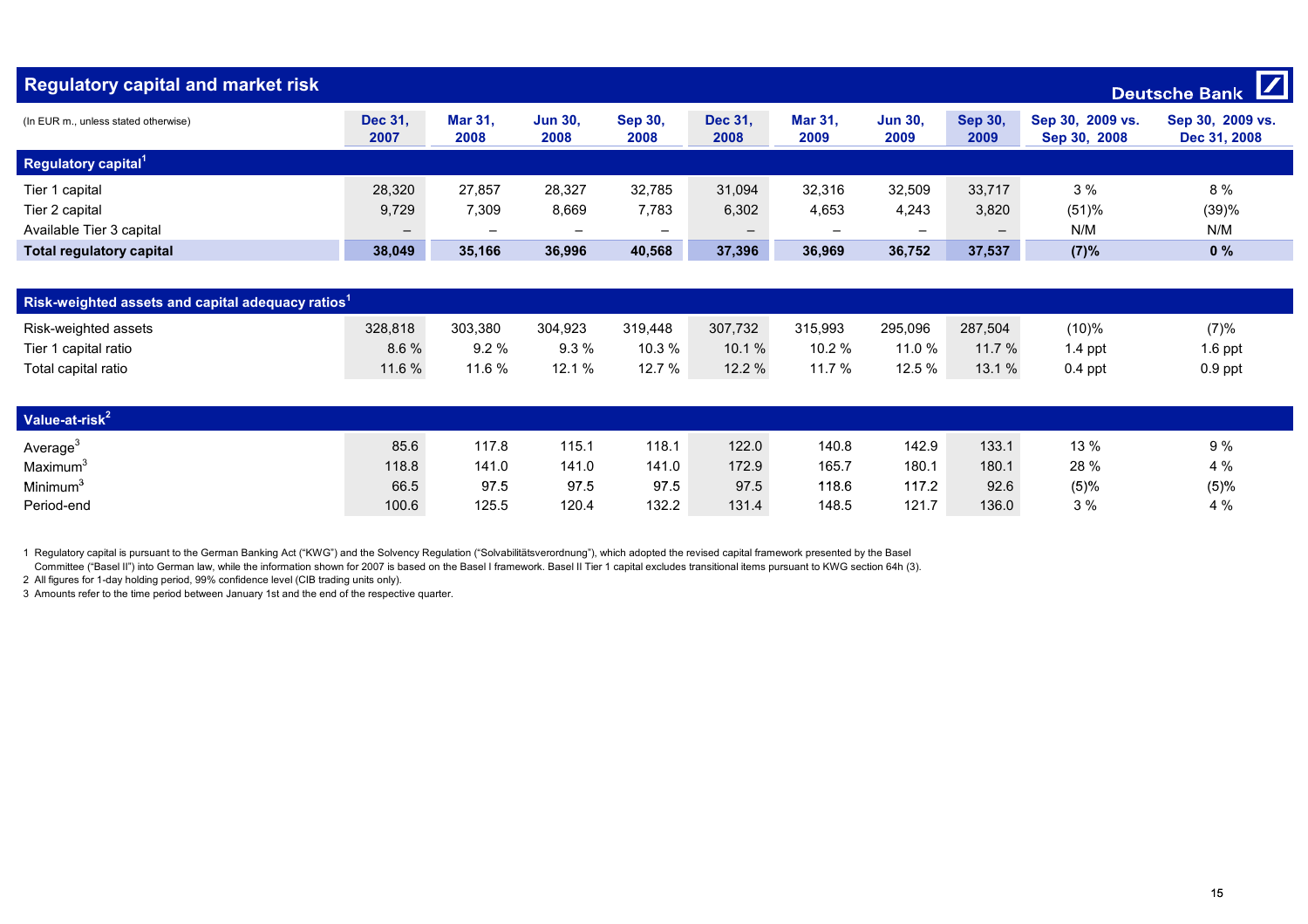| $(ln$ EUR $m.$ )                                                            | Dec 31,<br>2007 | <b>Mar 31.</b><br>2008 | <b>Jun 30,</b><br>2008 | <b>Sep 30,</b><br>2008 | Dec 31,<br>2008 | <b>Mar 31,</b><br>2009 | <b>Jun 30,</b><br>2009 | <b>Sep 30,</b><br>2009 | Sep 30, 2009 vs.<br>Dec 31, 2008 |
|-----------------------------------------------------------------------------|-----------------|------------------------|------------------------|------------------------|-----------------|------------------------|------------------------|------------------------|----------------------------------|
| <b>Assets:</b>                                                              |                 |                        |                        |                        |                 |                        |                        |                        |                                  |
| Cash and due from banks                                                     | 8,632           | 6,475                  | 5,884                  | 10,861                 | 9,826           | 11,256                 | 11,073                 | 11,239                 | 14 %                             |
| Interest-earning deposits with banks                                        | 21,615          | 25,614                 | 32,878                 | 40,960                 | 64,739          | 44,832                 | 45,562                 | 63,085                 | (3)%                             |
| Central bank funds sold and securities purchased under resale<br>agreements | 13,597          | 17,185                 | 20,663                 | 28,820                 | 9,267           | 13,530                 | 12,503                 | 6,176                  | (33)%                            |
| Securities borrowed                                                         | 55,961          | 58,984                 | 45,724                 | 49,332                 | 35,022          | 31,132                 | 39,177                 | 41,961                 | 20 %                             |
| Trading assets                                                              | 553,920         | 529,602                | 498,489                | 415,886                | 247,462         | 219,251                | 228,475                | 225,668                | (9)%                             |
| Positive market values from derivative financial instruments                | 506,967         | 715,048                | 639,601                | 727,061                | 1,224,493       | 1,140,637              | 769,678                | 693,552                | (43)%                            |
| Financial assets designated at fair value through profit or loss            | 317,124         | 317,305                | 256,859                | 240,109                | 151,856         | 155,883                | 142,372                | 135,970                | (10)%                            |
| Total financial assets at fair value through profit or loss                 | 1,378,011       | 1,561,955              | 1,394,949              | 1,383,056              | 1,623,811       | 1,515,771              | 1,140,525              | 1,055,190              | (35)%                            |
| Financial assets available for sale                                         | 42,294          | 42,895                 | 43,162                 | 28,434                 | 24,835          | 22,607                 | 19,960                 | 19,492                 | (22)%                            |
| Equity method investments                                                   | 3,366           | 3,438                  | 3,582                  | 4,069                  | 2,242           | 7,284                  | 7,611                  | 7,508                  | N/M                              |
| Loans, net                                                                  | 198,892         | 207,435                | 215,602                | 252,793                | 269,281         | 273,263                | 264,485                | 260,155                | (3)%                             |
| Property and equipment                                                      | 2,409           | 2,473                  | 2,555                  | 3,511                  | 3,712           | 2,675                  | 2,676                  | 2,698                  | (27)%                            |
| Goodwill and other intangible assets                                        | 9,383           | 8,853                  | 8,871                  | 10,859                 | 9,877           | 10,361                 | 10,002                 | 9,653                  | (2)%                             |
| Other assets                                                                | 183,638         | 206,430                | 210,294                | 239,971                | 137,829         | 158,197                | 169,629                | 174,592                | 27 %                             |
| Income tax assets                                                           | 7,205           | 8,871                  | 7,769                  | 9,239                  | 11,982          | 12,517                 | 9,670                  | 7,808                  | (35)%                            |
| <b>Total assets</b>                                                         | 1,925,003       | 2,150,608              | 1,991,933              | 2,061,905              | 2,202,423       | 2,103,425              | 1,732,873              | 1,659,557              | (25)%                            |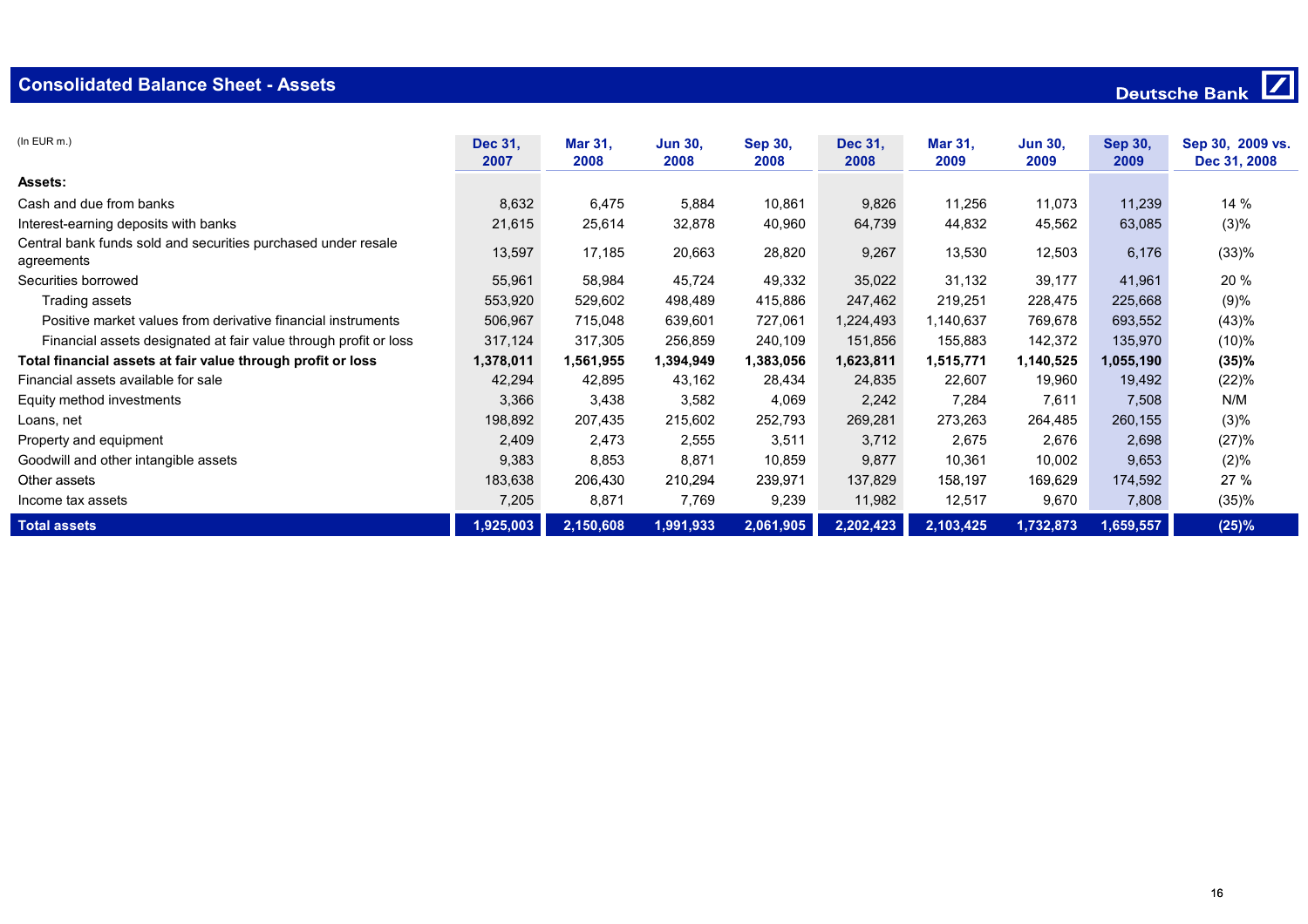| <b>Consolidated Balance Sheet - Liabilities and total equity</b><br><b>Deutsche Bank</b> |                 |                        |                        |                        |                 |                        |                        |                        |                                  |  |  |
|------------------------------------------------------------------------------------------|-----------------|------------------------|------------------------|------------------------|-----------------|------------------------|------------------------|------------------------|----------------------------------|--|--|
| $(ln$ EUR $m.$ )                                                                         | Dec 31,<br>2007 | <b>Mar 31,</b><br>2008 | <b>Jun 30,</b><br>2008 | <b>Sep 30,</b><br>2008 | Dec 31,<br>2008 | <b>Mar 31,</b><br>2009 | <b>Jun 30.</b><br>2009 | <b>Sep 30,</b><br>2009 | Sep 30, 2009 vs.<br>Dec 31, 2008 |  |  |
| Liabilities and equity:                                                                  |                 |                        |                        |                        |                 |                        |                        |                        |                                  |  |  |
| Deposits                                                                                 | 457,946         | 439,619                | 422,464                | 428,098                | 395,553         | 395,670                | 368,532                | 364,973                | $(8)\%$                          |  |  |
| Central bank funds purchased and securities sold under repurchase<br>agreements          | 178,741         | 198,524                | 163,901                | 151.141                | 87,117          | 65,201                 | 55,281                 | 43,718                 | (50)%                            |  |  |
| Securities loaned                                                                        | 9,565           | 11,873                 | 7,848                  | 5,162                  | 3,216           | 2,490                  | 2,417                  | 3,456                  | 7%                               |  |  |
| <b>Trading liabilities</b>                                                               | 107,055         | 118,023                | 112,050                | 97,097                 | 68,168          | 46,525                 | 54,504                 | 52,678                 | (23)%                            |  |  |
| Negative market values from derivative financial instrument                              | 512,436         | 704,233                | 626,901                | 707,206                | 1,181,617       | 1,092,393              | 730,533                | 662,991                | (44)%                            |  |  |
| Financial liabilities designated at fair value through profit or loss                    | 240,798         | 235,202                | 193,541                | 162,041                | 78,003          | 89,751                 | 83,277                 | 87,563                 | 12 %                             |  |  |
| Investment contract liabilities                                                          | 9,796           | 8,597                  | 8,561                  | 7,433                  | 5,977           | 6,050                  | 6,801                  | 7,101                  | 19 %                             |  |  |
| Financial liabilities at fair value through profit or loss                               | 870,085         | 1,066,055              | 941,053                | 973,777                | 1,333,765       | 1,234,719              | 875,115                | 810,333                | (39)%                            |  |  |
| Other short-term borrowings                                                              | 53,410          | 50,681                 | 51,324                 | 46,525                 | 39,115          | 37,423                 | 44,766                 | 47,381                 | 21 %                             |  |  |
| Other liabilities                                                                        | 171,444         | 200,626                | 221,467                | 265,261                | 160,598         | 182,054                | 199,261                | 203,009                | 26 %                             |  |  |
| Provisions                                                                               | 1,295           | 1,292                  | 1,262                  | 1,391                  | 1,418           | 1,443                  | 1,372                  | 1,311                  | (8)%                             |  |  |
| Income tax liabilities                                                                   | 6,601           | 7,247                  | 5,463                  | 5,261                  | 6,138           | 6,658                  | 6,029                  | 4,179                  | (32)%                            |  |  |
| Long-term debt                                                                           | 126,703         | 126,874                | 129,392                | 135,051                | 133,856         | 132,675                | 134,811                | 134,669                | 1%                               |  |  |
| Trust preferred securities                                                               | 6,345           | 7,324                  | 9,128                  | 9,728                  | 9,729           | 10,190                 | 9,841                  | 10,867                 | 12 %                             |  |  |
| Obligation to purchase common shares                                                     | 3,553           | 3,552                  | 3,834                  | 2,701                  | $\overline{4}$  | $\overline{A}$         | 8                      | 4                      | 0%                               |  |  |
| <b>Total liabilities</b>                                                                 | 1,885,688       | 2,113,667              | 1,957,136              | 2,024,096              | 2,170,509       | 2,068,527              | 1,697,433              | 1,623,900              | (25)%                            |  |  |
| Common shares, no par value, nominal value of $\epsilon$ 2.56                            | 1,358           | 1,358                  | 1,358                  | 1,461                  | 1,461           | 1,589                  | 1,589                  | 1,589                  | 9%                               |  |  |
| Additional paid-in capital                                                               | 15,808          | 16,254                 | 16,359                 | 17,608                 | 14,961          | 15,255                 | 15,269                 | 14,672                 | (2)%                             |  |  |
| Retained earnings                                                                        | 26,051          | 26,006                 | 24,821                 | 25,189                 | 20,074          | 21,374                 | 21,751                 | 22,909                 | 14 %                             |  |  |
| Common shares in treasury, at cost                                                       | (2,819)         | (2,885)                | (2, 452)               | (2, 425)               | (939)           | (326)                  | (261)                  | (23)                   | (98)%                            |  |  |
| Equity classified as obligation to purchase common shares                                | (3, 552)        | (3, 551)               | (3,833)                | (2,699)                | (3)             | (3)                    | (8)                    | (3)                    | $0\%$                            |  |  |
| Net gains (losses) not recognized in the income statement, net of tax                    | 1,047           | (2,276)                | (3,233)                | (3, 165)               | (4, 851)        | (4,228)                | (4,013)                | (4, 579)               | (6)%                             |  |  |
| <b>Total shareholders' equity</b>                                                        | 37,893          | 34,906                 | 33,020                 | 35,969                 | 30,703          | 33,661                 | 34,327                 | 34,565                 | 13 %                             |  |  |
| Minority interest                                                                        | 1,422           | 2,035                  | 1,777                  | 1,840                  | 1,211           | 1,237                  | 1,113                  | 1,092                  | (10)%                            |  |  |
| <b>Total equity</b>                                                                      | 39,315          | 36,941                 | 34,797                 | 37,809                 | 31,914          | 34,898                 | 35,440                 | 35,657                 | 12 %                             |  |  |
| <b>Total liabilities and equity</b>                                                      | 1,925,003       | 2,150,608              | 1,991,933              | 2,061,905              | 2,202,423       | 2,103,425              | 1,732,873              | 1,659,557              | (25)%                            |  |  |